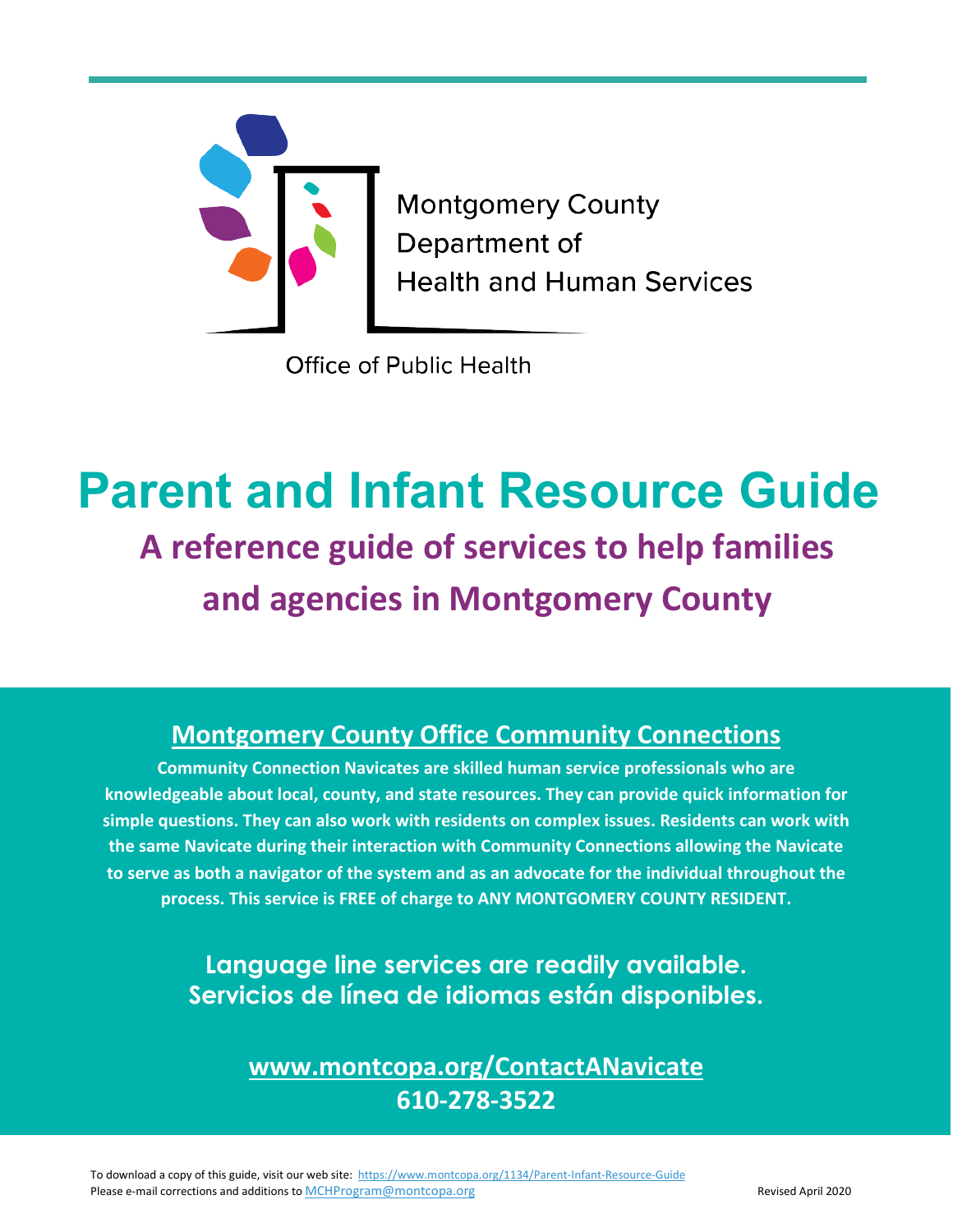## **EMERGENCY SERVICES**

*General Emergency (Ambulance, Fire, Police)* **911** *Poison Control Center* **800-222-1222** *Montgomery County Mobile Crisis Support* **855-634-4673** *Childline 24-hour Child Abuse Hotline*

**800-932-0313**



## **Abuse**

| Child Abuse Reporting                                                          |                            |
|--------------------------------------------------------------------------------|----------------------------|
| Childline 24-hour Child Abuse Hotline                                          | 800-932-0313               |
|                                                                                | www.keepkidssafe.pa.gov    |
| Montgomery County Office of Children & Youth Services                          |                            |
| Weekdays 8:00am-4:30pm                                                         | 610-278-5800               |
| After 4:30pm, Weekends, and Holidays                                           | 610-275-1222               |
| Child Abuse Resources                                                          |                            |
| Children's Crisis Treatment Center                                             |                            |
| Philadelphia                                                                   | 215-496-0707               |
| Montgomery County 610-275-2020                                                 |                            |
| Mission Kids Child Advocacy Center                                             | 484-687-2990               |
| Montgomery Child Advocacy Project                                              | 610-279-1219               |
| Domestic Violence                                                              |                            |
| Abington Jefferson Health                                                      | 215-481-2576               |
| Creative Health Services S.A.F.E Project                                       |                            |
| Prevention and Intervention for Children                                       | 610-326-9250               |
| Laurel House                                                                   |                            |
| 24-hour Helpline                                                               | 800-642-3150               |
| Domestic Abuse Response Team (DART)                                            | 215-852-9826               |
| <b>Counseling for Perpetrators</b><br>MENERGY                                  | 215-242-2235               |
| Montgomery Co. Aging/Adult Elder Abuse                                         | 800-734-2020               |
| National Domestic Violence Hotline                                             | 800-799-7233               |
|                                                                                | TTY: 800-787-3224          |
| National Teen Dating Abuse Hotline                                             | 866-331-9474               |
|                                                                                | TTY: 866-331-8453          |
|                                                                                | Or TEXT: "loveis" to 22522 |
| The Network/La Red<br>LGBTO+                                                   | 800-832-1901               |
| The Open Link Support and Counseling                                           | 215-679-4112               |
| Victim Services Center of Montgomery County<br>24-Hour Crisis Helpline         | 610-277-0932               |
|                                                                                | 888-521-0983               |
| Women Against Abuse Philadelphia Domestic Abuse Hotline<br>English and Spanish | 866-723-3014               |
|                                                                                | TTY: 215-456-1529          |
| Women's Center of Montgomery County                                            |                            |
| 24/7 Hotline                                                                   | 800-773-2424               |
| Bryn Mawr Office                                                               | 610-525-1427               |
| Colmar Office                                                                  | 215-996-0721               |
| <b>Elkins Park Office</b>                                                      | 215-635-7344               |
| Norristown Office                                                              | 610-279-1548               |
| Pottstown Office                                                               | 610-970-7363               |
| Abington-Lansdale Hospital                                                     | 215-853-8060               |
| Holy Redeemer Hospital                                                         | 215-938-3711               |
| Women Organized Against Rape (WOAR) Hotline                                    | 215-985-3333               |

## **Coronavirus/COVID-19 Resources:**

Please visit the Montgomery County COVID-19 website: [www.montcopa.org/COVID-19](http://www.montcopa.org/COVID-19)

You can **Call 610-631-3000** (8am-8pm) for Montgomery County COVID-19 Information or you can **Email** [COVID19@montcopa.org](mailto:COVID19@montcopa.org)

For more information, please visit the CDC website: [www.cdc.gov/coronavirus/2019-ncov](http://www.cdc.gov/coronavirus/2019-ncov)

#### **Adoption**

| Adoptions from the Heart                     | 800-355-5500 |
|----------------------------------------------|--------------|
| <b>Bethany Christian Services</b>            | 215-376-6200 |
| Catholic Social Services                     | 215-587-3590 |
| Haven Adoptions                              | 866-345-6527 |
| National Adoption Center                     | 215-735-9988 |
| Open Arms Adoption Network                   | 888-673-6276 |
| PA Statewide Adoption and Permanency Network | 800-585-7926 |

#### **Advocacy/Legal Services**

| AIDS Law Project of PA                           | 215-587-9377 |
|--------------------------------------------------|--------------|
| <b>Better Business Bureau</b>                    | 202-393-8000 |
| <b>CLARIFI Consumer Credit Counseling</b>        | 215-563-5665 |
| Disability Rights PA                             | 800-692-7443 |
| TDD:                                             | 877-375-7139 |
| Philadelphia Office                              | 215-238-8070 |
| <b>Education Law Center</b>                      | 215-238-6970 |
| Fair Housing Rights Center in Southeastern PA    | 866-576-1968 |
| Philadelphia Office                              | 215-625-0700 |
| Housing Equality Center of PA                    | 866-540-3247 |
| Or                                               | 267-419-8918 |
| Laurel House                                     | 610-277-1860 |
| 24-Hour Hotline                                  | 800-642-3150 |
| Legal Aid of Southeastern PA                     |              |
| Helpline (9:00am-1:00pm Monday-Friday)           | 877-429-5994 |
| Norristown Office                                | 610-275-5400 |
| Pottstown Office                                 | 610-326-8280 |
| Legal Clinic for the Disabled                    | 215-587-3158 |
| Montgomery Child Advocacy Project                | 610-279-1219 |
| Montgomery County Bar Association                |              |
| Lawyer Referral Service - option 3: 610-279-9660 |              |
| Montgomery County Office of Domestic Relations   | 610-278-3646 |
| PA Office of Vocational Rehabilitation Services  | 800-221-1042 |
| TTY:                                             | 888-616-0470 |
| PA Office of the Attorney General                |              |
| <b>Consumer Protection Bureau</b>                | 800-441-2555 |
| Philadelphia Regional Office                     | 215-560-2414 |
| Pennsylvania Health Law Project                  | 800-274-3258 |
| Pennsylvania Human Relations Commission          | 215-560-2496 |
| TTY:                                             | 215-560-3599 |
| Pennsylvania Utility Law Project                 | 800-322-7572 |
| Glenside Office                                  | 215-572-7300 |
| Senior LAW Center                                | 215-988-1244 |
| Helpline (10:00am-12:00pm Monday-Thursday)       | 877-727-7529 |
| Victim Services Center                           | 610-277-0932 |
| 24/7 Crisis Line                                 | 888-521-0983 |
| Villanova University School of Law               |              |
| Civil Justice Clinic                             | 610-519-5894 |
| Spanish                                          | 866-655-4419 |
| Women's Center of Montgomery County              | 610-279-1548 |

**Do you need a smoke detector?** Call the Norristown Fire Department's FREE Smoke Detector Hotline: 610-270-2870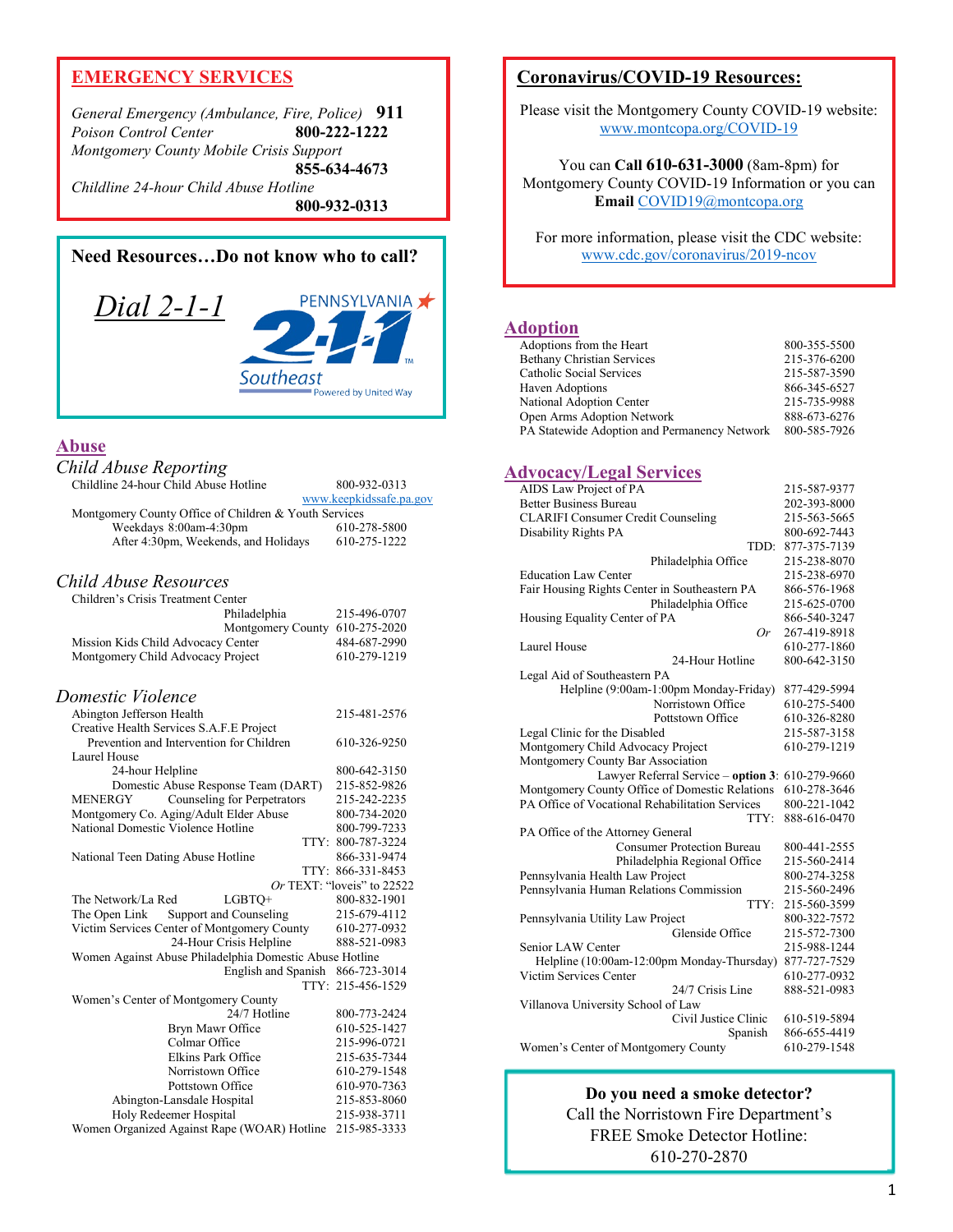## **Basic Needs**

*Pregnancy/Baby*

|  |  | A Baby's Breath |  |
|--|--|-----------------|--|
|--|--|-----------------|--|

| A Baby's Breath               |                | www.ababysbreath.org          |
|-------------------------------|----------------|-------------------------------|
|                               | Collegeville   | 610-489-0083                  |
|                               | Jeffersonville | 610-630-9630                  |
|                               | Phoenixville   | 610-933-5182                  |
|                               | Warminster     | 215-442-0442                  |
|                               | Wayne          | 484-580-6436                  |
| Birthright International      | 24/7 Hotline   | 800-550-4900                  |
|                               | Pottstown      | 610-327-2626                  |
|                               | Philadelphia   | 215-728-0385                  |
| Catholic Social Services      | Norristown     | 610-279-7372                  |
| Cradle of Hope                |                | 215-572-5937                  |
| Genesis Pregnancy Care Center | Pottstown      | 610-970-8089                  |
| Mitzvah Circle Foundation     |                | 215-828-6647                  |
|                               |                | EMAIL: info@mitzvahcircle.org |
| North Care Women's Center     | Lansdale       | 215-855-2424                  |
|                               |                | Or TEXT: 215-720-1579         |

## **SAFE TO SLEEP**

Help reduce the risk of SIDS (Sudden Infant Death Syndrome):

- Place baby on his/her back in an empty crib with a firm mattress and fitted sheets
- Do not over bundle clothing
- Keep your home smoke-free
- Practice room-sharing without bedsharing

## *Clothing*

| Colonial Neighborhood Council |                                         | 610-828-6595                  |
|-------------------------------|-----------------------------------------|-------------------------------|
| Goodwill                      |                                         | www.goodwill.org/locator      |
|                               | Montgomeryville                         | 267-645-4180                  |
|                               | Phoenixville                            | 610-917-0095                  |
|                               | Exton                                   | 610-594-6949                  |
|                               | Warminster                              | 215-441-9185                  |
| Liberty Ministries Thrift     | Collegeville                            | 610-831-9856                  |
|                               | Montgomeryville                         | 215-699-1203                  |
|                               | Pottstown                               | 610-970-6306                  |
|                               | Sanatoga                                | 484-940-3344                  |
|                               | Ouakertown                              | 215-529-1400                  |
|                               | Little Liberties (Children & Maternity) | 610-831-2170                  |
| Mitzvah Circle Foundation     |                                         | 215-828-6647                  |
|                               |                                         | EMAIL: info@mitzvahcircle.org |

| Financial                                 |                                       |                             |
|-------------------------------------------|---------------------------------------|-----------------------------|
| <b>CADCOM</b>                             |                                       | 610-277-6363                |
| <b>COMPASS</b>                            |                                       |                             |
|                                           | Hotline (8:30am-4:45pm Monday-Friday) | 800-692-7462                |
|                                           | TTY/TTD:                              | 800-451-5886                |
| Department of Human Services              |                                       | 877-395-8930                |
| Internal Revenue Service (IRS)            |                                       | www.irs.gov                 |
| <b>IRS</b> Local Office                   | King of Prussia                       | 610-992-5130                |
|                                           | Horsham                               | 215-887-6134                |
| Low Income Home Energy Assistance Program |                                       | 866-674-6327                |
| Manna on Main Street                      | Lansdale                              | 215-855-5454                |
| PA Department of Revenue                  |                                       | www.revenue.pa.gov          |
| <b>Customer Service Center</b>            |                                       | www.revenue-pa.custhelp.com |
| Regional Office                           | Norristown                            | 610-270-1780                |
| PECO Matching Energy Assistance Fund      |                                       | 800-774-7040                |
| Project Outreach                          | Royersford                            | 610-948-5111                |
| Social Security                           | Norristown Office                     | 800-772-1213                |
|                                           |                                       | TTY: 800-325-0778           |
| The Open Link                             | Pennsburg                             | 215-679-4112                |
|                                           | East Greenville                       | 215-679-6550                |
| Women's Bridge Resource Center            |                                       | 610-761-1707                |
| Women's Center of Montgomery County       |                                       | 610-279-1548                |

## *Food*

#### **Find food near you: [www.philabundance.org/find-food/food-map](http://www.philabundance.org/find-food/food-map)**

|                                                                | <b>Advocates Against Hunger</b>    |                        | 610-628-2000                            |
|----------------------------------------------------------------|------------------------------------|------------------------|-----------------------------------------|
|                                                                | Boyertown Area Multi-Service, Inc. |                        | 610-367-6957                            |
|                                                                | CADCOM                             |                        | 610-277-6363                            |
|                                                                | Catholic Social Services           | Norristown             | 610-279-7372                            |
|                                                                | Colonial Neighborhood Council      |                        | 610-828-6595                            |
|                                                                | <b>Coventry Food Pantry</b>        | Pottstown              | 610-326-5659                            |
|                                                                | Inter-faith Food Cupboard          |                        | 267-318-0607                            |
|                                                                | Keystone Opportunity Center        |                        | 215-723-5430                            |
|                                                                | Mattie N. Dixon Community Cupboard |                        | 215-628-3002                            |
|                                                                | Manna on Main Street               | Lansdale               | 215-855-5454                            |
|                                                                | Meals on Wheels                    |                        | www.mealsonwheelsamerica.org/find-meals |
|                                                                |                                    | King of Prussia        | 610-265-7051                            |
|                                                                |                                    | Flourtown              | 215-233-5555                            |
|                                                                |                                    | Philadelphia           | 215-482-0249                            |
|                                                                |                                    | Glenside               | 215-619-8863                            |
|                                                                |                                    | Devon                  | 610-688-8170                            |
|                                                                |                                    | Abington               | 215-886-2206                            |
|                                                                |                                    | Pottstown              | 610-326-1610                            |
| New Life Church Food Cupboard<br>Norristown Hospitality Center |                                    |                        | 215-576-0892                            |
|                                                                |                                    |                        | 610-277-1321                            |
|                                                                | Patrician Society                  |                        | 610-272-6316                            |
|                                                                | Pottstown Cluster                  |                        | 610-970-5995                            |
|                                                                | The Open Link                      | Pennsburg              | 215-679-4112                            |
|                                                                |                                    | <b>East Greenville</b> | 215-679-6550                            |
|                                                                | The Salvation Army                 | Norristown             | 610-275-4183                            |
|                                                                |                                    | Philadelphia           | 215-482-5911                            |
|                                                                |                                    | Pottstown              | 610-326-1621                            |
|                                                                |                                    | Boyertown              | 610-367-4089                            |
|                                                                | The Share Food Program             |                        | 215-223-2220                            |
|                                                                | Women's Bridge Resource Center     | Eagleville             | 610-761-1707                            |
|                                                                | Women, Infants and Children (WIC)  |                        | 800-942-9267                            |
|                                                                |                                    | Lansdale               | 215-368-9826                            |
|                                                                |                                    | Norristown             | 610-272-4042                            |
|                                                                |                                    | Pottstown              | 610-323-8160                            |

#### **If you are homeless or in imminent risk of becoming homeless, please contact the Your Way Home Call Center.**

#### **Visit [www.211SEPA.org](file://mcfs02/healthshare/CLINICAL/Community%20Development%20Coordinators/Interns%202019/Working%202019%20Resource%20Guide/www.211SEPA.org) Dial 2-1-1 or Call 866-964-7925**

## *Housing*

| Coordinated Homeless Outreach Center                 |                     | 610-292-9244 |
|------------------------------------------------------|---------------------|--------------|
| Genesis Housing Corporation                          | Pottstown           | 610-275-4357 |
| Inter-faith Housing Alliance                         |                     | 215-628-2334 |
| Interfaith Hospitality Network of the Main Line      |                     | 610-277-0977 |
| Montgomery County Housing Authority                  |                     | 610-275-5720 |
|                                                      | PA Voice Relay:     | 800-654-5988 |
| Montgomery County Partners for Homeownership         |                     | 610-275-4357 |
| The Salvation Army                                   | Norristown          | 610-275-4183 |
|                                                      | Philadelphia        | 215-482-5911 |
|                                                      | Pottstown           | 610-326-1621 |
|                                                      | Boyertown           | 610-367-4089 |
| U.S. Department of Housing & Urban Development (HUD) |                     |              |
|                                                      | Philadelphia Office | 888-799-2085 |
|                                                      | TTY:                | 215-656-3450 |
| Public Housing Information & Resource Center         |                     | 800-955-2232 |
|                                                      |                     |              |

The Pennsylvania Supreme Court has ensured that tenants have the right to a decent place to live. This guarantee to decent rental housing is called the **Implied Warranty of Habitability**.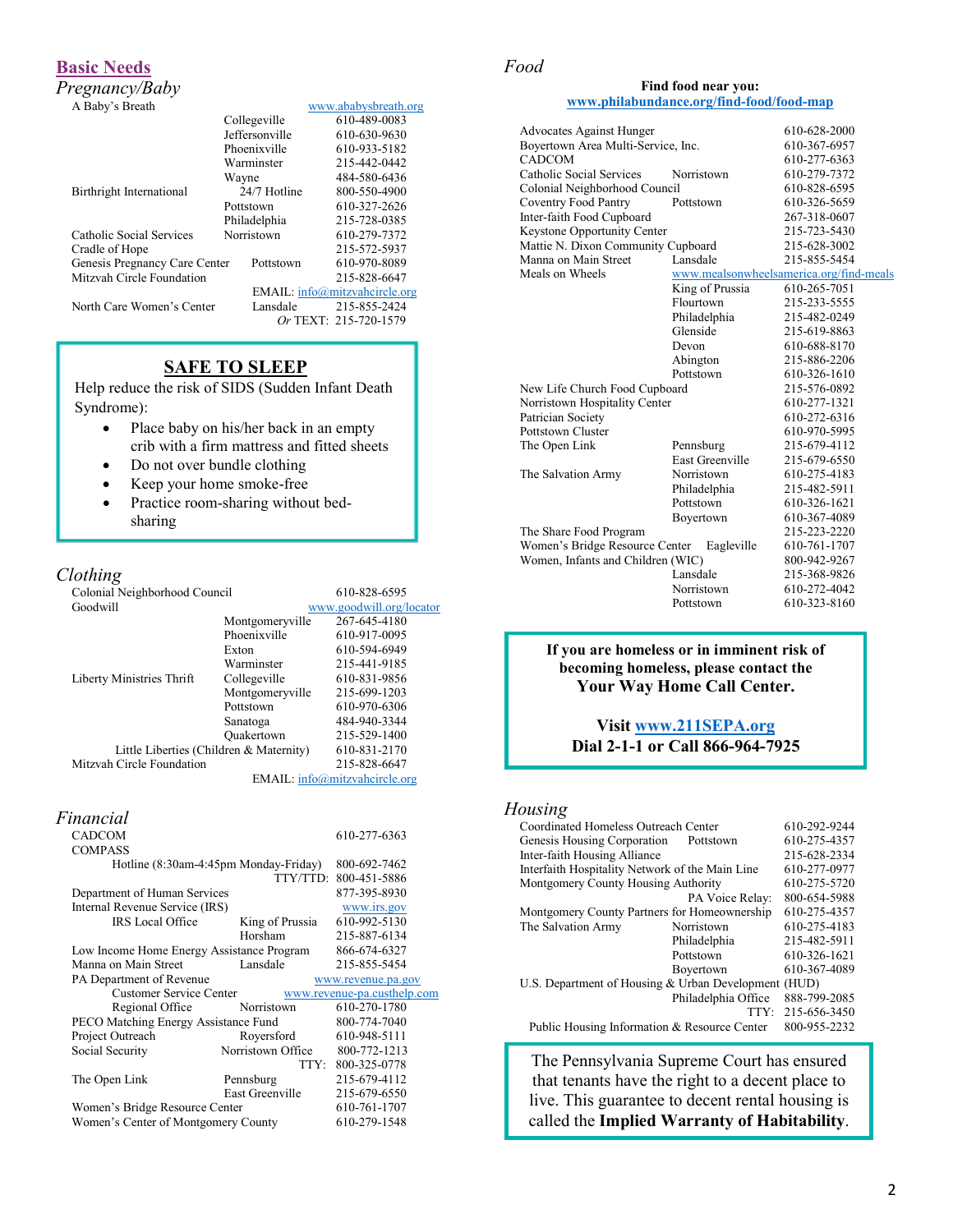## *Unsafe Living Conditions*

#### **Contact Your Municipality's Building & Code Enforcement Dept.**

Norristown Building & Code Enforcement Department

|                                                | 610-270-0441 |
|------------------------------------------------|--------------|
| Pottstown Licensing & Inspections Department   | 610-970-6520 |
| Lansdale Code Enforcement Department           | 215-368-1691 |
| Housing Equality Center of PA                  | 866-540-3247 |
| Or                                             | 267-419-8918 |
| Montgomery County Office of Public Health      |              |
| Norristown                                     | 610-278-5117 |
| Pottstown                                      | 610-970-5040 |
| Willow Grove                                   | 215-784-5415 |
| U.S. Department of Housing & Urban Development | (HUD)        |
| Philadelphia Office                            | 888-799-2085 |
| TTY:                                           | 215-656-3450 |
| Public Housing Information & Resource Center   | 800-955-2232 |
|                                                |              |

## **Lead poisoning is** 100% **preventable.**

Talk to your child's doctor about getting a blood lead test. Pediatricians recommend that children get a blood lead test around the age of one and again around the age of two. Children should be tested at their doctor's office or a laboratory. Medicaid, CHIP and private insurance covers blood lead testing for children.

## *You can do a lot to reduce your child's risk of being lead poisoned:*

- Keep children away from peeling paint.
- "Wet wipe" hard surfaces like floors and windowsills at least once a week.
- Foods high in Calcium, Iron, and Vitamin C can help keep your child healthy and lead free.
- Use caution when using children's toys and jewelry made in other countries. These items may contain lead.

## **Parents, guardians, and health care professionals can contact the Montgomery County Office of Public Health for more information:** Norristown area (610) 278-5145

Pottstown area (610) 970-5040 Willow Grove area (215) 784-5415

### *Attention* **Lansdale** *and* **Pottstown** *Landlords!*

**You may be eligible to participate in Montgomery County Office of Public Health's HUD Grant for Lead Home Clean-Ups.**

*For more information and to see if you qualify please email [healthyhomes@montcopa.org](mailto:healthyhomes@montcopa.org)*

## *Multiple Types of Resources*

| ╯                                         |                           |                               |
|-------------------------------------------|---------------------------|-------------------------------|
| <b>ACLAMO</b>                             | Norristown                | 610-277-2570                  |
|                                           | Pottstown                 | 610-970-2134                  |
| Boyertown Area Multi-Service, Inc.        |                           | 610-367-6957                  |
| <b>CADCOM</b>                             |                           | 610-277-6363                  |
| Carson Valley Children's Aid Norristown   |                           | 610-279-2755                  |
| Catholic Social Services                  | Norristown                | 610-279-7372                  |
| Colonial Neighborhood Council             |                           | 610-828-6595                  |
| Cradles to Crayons                        |                           | 215-836-0958                  |
| <b>Family Services</b>                    | Pottstown                 | 610-326-1610                  |
| Keystone Opportunity Center               |                           | 215-723-5430                  |
| Manna on Main Street                      | Lansdale                  | 215-855-5454                  |
| Maternity Care Coalition MOMobile         |                           | 215-386-3807                  |
| Mitzvah Circle Foundation                 |                           | 215-828-6647                  |
|                                           |                           | EMAIL: info@mitzvahcircle.org |
| Montgomery County Assistance Office       |                           |                               |
|                                           | Norristown                | 877-398-5571                  |
|                                           | Pottstown                 | 800-641-3940                  |
| Norristown Hospitality Center             |                           | 610-277-1321                  |
| Open Door Ministry                        | Royersford                | 610-948-4818                  |
| Phoenixville Area Community Services      |                           | 610-933-1105                  |
| <b>Pottstown Cluster</b>                  |                           | 610-970-5995                  |
| The Open Link                             | Pennsburg                 | 215-679-4112                  |
|                                           | <b>East Greenville</b>    | 215-679-6550                  |
| The Salvation Army                        | Norristown                | 610-275-4183                  |
|                                           | Philadelphia              | 215-482-5911                  |
|                                           | Pottstown                 | 610-326-1621                  |
|                                           | Boyertown                 | 610-367-4089                  |
| Visiting Nurse Association                |                           |                               |
|                                           | <b>Community Services</b> | 215-572-7880                  |
|                                           | Personal Navigator        | 800-591-8234                  |
| Women's Bridge Resource Center Eagleville |                           | 610-761-1707                  |
| Women's Center of Montgomery County       |                           | 610-279-1548                  |

## **Immigration Legal Services**

#### **US Citizenship and Immigration Legal Services Website: [www.uscis.gov](http://www.uscis.gov/)**

| African Cultural Alliance of North America  |                     | 215-729-8225          |
|---------------------------------------------|---------------------|-----------------------|
| Catholic Charities                          | Allentown           | 610-435-1541          |
|                                             | Philadelphia        | 215-587-3903          |
| Equal Access Legal Services                 |                     | 267-888-6703          |
| <b>Esperanza Immigration Legal Services</b> |                     | 215-324-0726 ext. 308 |
| HIAS Pennsylvania                           |                     | 215-832-0900          |
| Keystone Opportunity Center                 |                     | 215-723-5430          |
| Nationalities Service Center                |                     | 215-893-8400          |
| Villanova University School of Law          |                     |                       |
|                                             | <b>CARES</b> Clinic | 610-519-5894          |
|                                             | Spanish             | 866-655-4419          |
|                                             |                     |                       |

## **Maternal/Child Health Home Visiting**

**In Montgomery County, families can benefit from home visiting programs targeted at improving maternal and child health.**

## **Call** *888-404-0620 or* **Email**

*[MontcoHomeVisiting@montcopa.org](mailto:MontcoHomeVisiting@montcopa.org)* to be connected to one of the free home visiting services that best matches your needs.

| Carson Valley Children's Aid                           | 610-279-2755 |
|--------------------------------------------------------|--------------|
| Parents as Teachers                                    |              |
| Women's Voices, Healthy Choices                        |              |
| Einstein Nurse Family Partnership                      | 484-622-3637 |
| <b>Family Services</b>                                 | 610-326-1610 |
| Parents as Teachers                                    |              |
| Positive Parenting Program (Triple P)                  |              |
| Maternal and Child Health Consortium of Chester County |              |

610-344-5370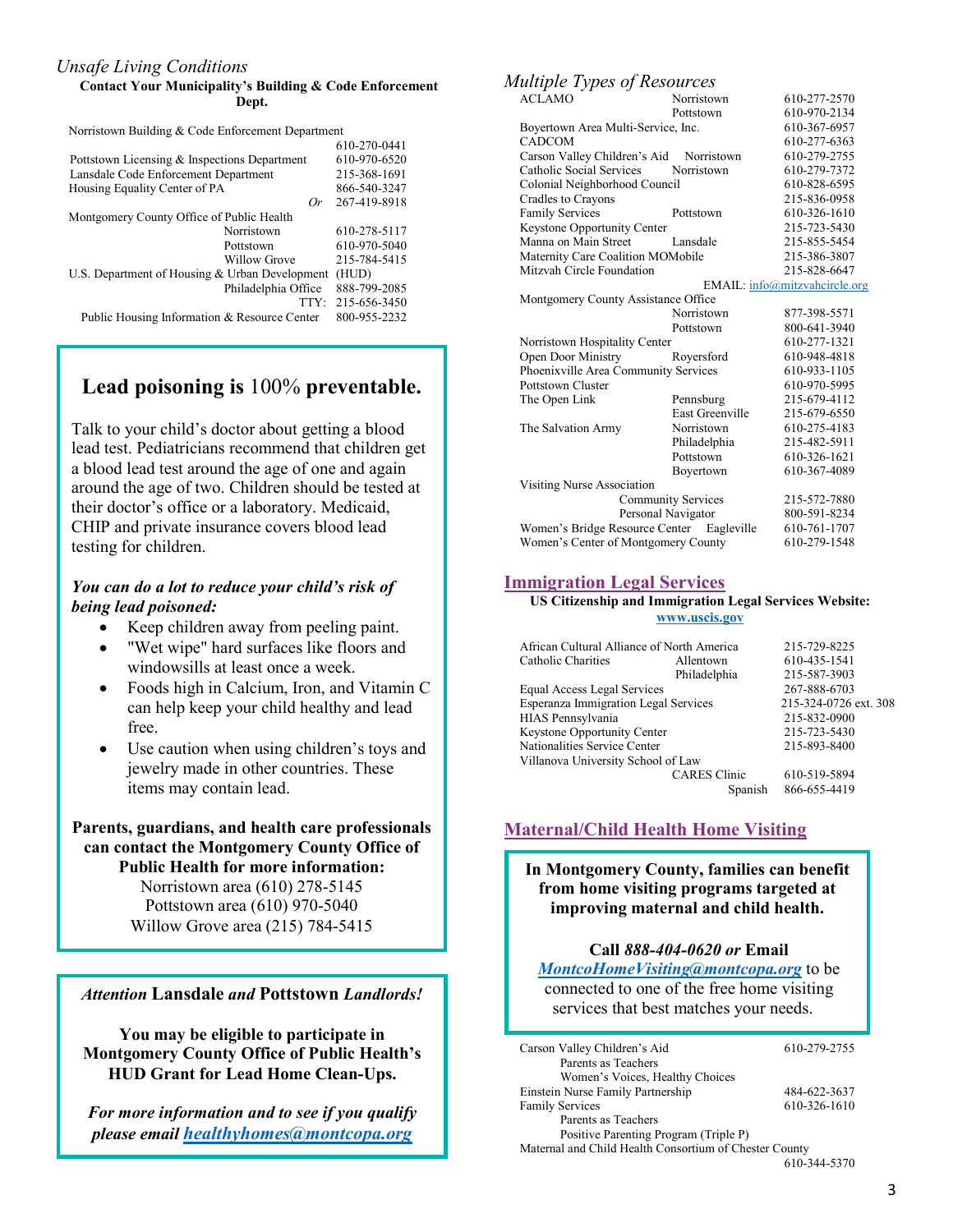| Maternity Care Coalition                                        | Early Head Start         |              |
|-----------------------------------------------------------------|--------------------------|--------------|
|                                                                 | Philadelphia             | 215-972-0700 |
|                                                                 | Norristown               | 610-277-1505 |
|                                                                 | Pottstown                | 610-819-6200 |
| Montgomery County Maternal and Child Health Nurse Home Visiting |                          |              |
|                                                                 |                          | 888-404-0620 |
| PA Healthy Start Program                                        |                          | 215-685-5308 |
| Philadelphia Nurse-Family Partnership                           |                          | 215-287-2114 |
| The Foundation for Delaware County                              |                          |              |
|                                                                 | Nurse-Family Partnership | 610-744-1010 |
| The Maternal Child Health Program of Bucks County               |                          |              |
|                                                                 |                          | 267-580-3534 |

## **Pregnancy/Childbirth/Breastfeeding**

| Pregnancy/Baby Health Providers            |                               |
|--------------------------------------------|-------------------------------|
| Collegeville                               | 610-489-0083                  |
| Jeffersonville                             | 610-630-9630                  |
| Phoenixville                               | 610-933-5182                  |
| Warminster                                 | 215-442-0442                  |
| Wayne                                      | 484-580-6436                  |
|                                            |                               |
| Find an Obstetrician                       | 215-481-6334                  |
| The OB/GYN Center                          | 215-481-6784                  |
| Fetal Diagnostic Center                    | 215-481-4944                  |
| <b>Prenatal Testing Center</b>             | 215-481-2108                  |
| Physician Referral Service                 | 215-481-6334                  |
| Neonatal Follow Up Program                 | 215-481-6650                  |
| <b>Maternity Education Classes</b>         | 215-481-6800                  |
| Bethany Christian Services<br>Philadelphia | 215-376-6200                  |
| 24/7 Hotline                               | 800-550-4900                  |
| Pottstown                                  | 610-327-2626                  |
| Philadelphia                               | 215-728-0385                  |
| Norristown                                 | 610-279-7372                  |
|                                            | 215-572-5937                  |
| Genesis Pregnancy Care Center<br>Pottstown | 610-970-8089                  |
|                                            | 215-828-6647                  |
|                                            | EMAIL: info@mitzvahcircle.org |
| Lansdale                                   | 215-855-2424                  |
|                                            | Or TEXT: 215-720-1579         |
|                                            |                               |

## **TEXT "BABY" (for Spanish "BEBE") to 511411** *or* **download the Text4baby app** to

receive FREE personalized health information throughout pregnancy and up until your child's 1<sup>st</sup>

birthday.

#### *Breastfeeding Support*  $A$ bington Jefferson Health

|                     |                                                                                                                                                   | 215-481-6104                                                                                                                                                                                                                                                                                                                                                                                                                              |
|---------------------|---------------------------------------------------------------------------------------------------------------------------------------------------|-------------------------------------------------------------------------------------------------------------------------------------------------------------------------------------------------------------------------------------------------------------------------------------------------------------------------------------------------------------------------------------------------------------------------------------------|
|                     |                                                                                                                                                   |                                                                                                                                                                                                                                                                                                                                                                                                                                           |
|                     |                                                                                                                                                   | 215-481-6106                                                                                                                                                                                                                                                                                                                                                                                                                              |
|                     | Abington                                                                                                                                          | 215-886-2433                                                                                                                                                                                                                                                                                                                                                                                                                              |
|                     | King of Prussia                                                                                                                                   | 484-582-6682                                                                                                                                                                                                                                                                                                                                                                                                                              |
|                     |                                                                                                                                                   | 215-590-4442                                                                                                                                                                                                                                                                                                                                                                                                                              |
|                     |                                                                                                                                                   | 484-362-6133                                                                                                                                                                                                                                                                                                                                                                                                                              |
|                     |                                                                                                                                                   | 215-453-4100                                                                                                                                                                                                                                                                                                                                                                                                                              |
| Holy Redeemer       |                                                                                                                                                   | 800-818-4747                                                                                                                                                                                                                                                                                                                                                                                                                              |
| La Leche League     | Philadelphia                                                                                                                                      | 610-666-0359                                                                                                                                                                                                                                                                                                                                                                                                                              |
| Lifecycle WomanCare |                                                                                                                                                   | 610-525-6086                                                                                                                                                                                                                                                                                                                                                                                                                              |
| Main Line Health    |                                                                                                                                                   | 866-225-5654                                                                                                                                                                                                                                                                                                                                                                                                                              |
|                     | Philadelphia                                                                                                                                      | 215-972-0700                                                                                                                                                                                                                                                                                                                                                                                                                              |
|                     |                                                                                                                                                   | 610-277-1505                                                                                                                                                                                                                                                                                                                                                                                                                              |
|                     | Pottstown                                                                                                                                         | 610-819-6200                                                                                                                                                                                                                                                                                                                                                                                                                              |
|                     |                                                                                                                                                   | 800-994-9662                                                                                                                                                                                                                                                                                                                                                                                                                              |
|                     | <b>WARMLINE</b>                                                                                                                                   | 610-251-9405                                                                                                                                                                                                                                                                                                                                                                                                                              |
|                     | Healthy Baby Line                                                                                                                                 | 800-986-2229                                                                                                                                                                                                                                                                                                                                                                                                                              |
| Pottstown Hospital  |                                                                                                                                                   |                                                                                                                                                                                                                                                                                                                                                                                                                                           |
|                     |                                                                                                                                                   | 610-327-7147                                                                                                                                                                                                                                                                                                                                                                                                                              |
|                     |                                                                                                                                                   | 215-572-7880                                                                                                                                                                                                                                                                                                                                                                                                                              |
|                     |                                                                                                                                                   | 800-942-9267                                                                                                                                                                                                                                                                                                                                                                                                                              |
|                     | Lansdale                                                                                                                                          | 215-368-9826                                                                                                                                                                                                                                                                                                                                                                                                                              |
|                     |                                                                                                                                                   | 610-272-4042                                                                                                                                                                                                                                                                                                                                                                                                                              |
|                     | донідклі эспензон пеанін<br>Maternity Care Coalition<br>Nursing Mothers Alliance<br>PA Department of Health<br><b>Visiting Nurses Association</b> | <b>Breastfeeding Support Services Warmline</b><br>The Breastfeeding Support Service Outpatient Office<br>Breastfeeding Resource Center<br>CHOP Breastfeeding and Lactation Program<br>Einstein Women's Resource Center<br>Grand View Hospital The Birth & Family Center<br>Maternity Care<br>Norristown<br>National Women's Health Information Center<br>Women's & Children's Services<br>Women, Infants and Children (WIC)<br>Norristown |

| WIC.                        | Pottstown | 610-323-8160 |
|-----------------------------|-----------|--------------|
| WIC Breastfeeding Warm Line |           | 855-427-5666 |

## *Childbirth Classes*

| Abington Jefferson Health        |                                    |              |
|----------------------------------|------------------------------------|--------------|
|                                  | <b>Maternity Education Classes</b> | 215-481-6800 |
| Einstein Women's Resource Center |                                    | 484-362-6133 |
| Grand View Hospital              | <b>Healthy Beginnings Plus</b>     | 215-453-4077 |
| Holy Redeemer                    | Maternity Care                     | 800-818-4747 |
| Lifecycle WomanCare              |                                    | 610-525-6086 |
| Main Line Health                 |                                    | 866-225-5654 |
| Maternity Care Coalition         | Philadelphia                       | 215-972-0700 |
|                                  | Norristown                         | 610-277-1505 |
|                                  | Pottstown                          | 610-819-6200 |
| Pottstown Hospital               |                                    |              |
|                                  | Women's & Children's Services      | 610-327-7145 |
|                                  |                                    |              |

## **Caregiver & Family Resources**

Carson Valley Children's Aid of Norristown and Family Services of Pottstown strengthen and empower parents and children. All services are free.

#### **Norristown** 610-279-2755 **• Pottstown** 610-326-1610

| Birth Certificate:<br>Philadelphia Vital Records Office |                   | www.health.pa.gov<br>844-228-3516 |
|---------------------------------------------------------|-------------------|-----------------------------------|
| Social Security                                         | Norristown Office | 800-772-1213                      |
|                                                         | TTY:              | 800-325-0778                      |
| <b>ACLAMO</b> Family Centers                            | Norristown        | 610-277-2570                      |
|                                                         | Pottstown         | 610-970-2134                      |
| Big Brothers Big Sisters                                | Philadelphia      | 215-790-9200                      |
| Carson Valley Children's Aid                            | Norristown        | 610-279-2755                      |
| <b>Family Services</b>                                  | Pottstown         | 610-326-1610                      |
|                                                         | Eagleville        | 610-630-2111                      |
| Montgomery County Grandparent Program                   |                   | 610-278-3601                      |
| The Parenting Center                                    |                   | 484-212-5859                      |

*Are you over the age of 55 and caring for a child 18 years or younger?*

CALL 610-278-3601 to learn about the Montgomery County Office of Aging & Adult Services' **Grandparent Program**

#### **Child Learning Resources**

#### **[Early Learning Resource Center Region 17](https://www.montcopa.org/elrc) 610-278-3707 or 800-281-1116**

Provides a single point-of-contact for Montgomery County families, early learning service providers, and community members looking to gain information and access services that support high-quality childcare and early learning programs. Administers the Child Care Works subsidized childcare program to qualifying families in Montgomery County, assists families in locating and selecting high-quality childcare and manages the Keystone STARS quality rating improvement system for childcare providers in Montgomery County.

For more information visit: [www.montcopa.org/elrc](http://www.montcopa.org/elrc) Apply for subsidized childcare online: [www.compass.state.pa.us](http://www.compass.state.pa.us/) Search for a childcare provider[: www.findchildcare.pa.gov](http://www.findchildcare.pa.gov/)

| Pennsylvania Department of Human Services |                       |
|-------------------------------------------|-----------------------|
| HelpLine                                  | 800-692-7462          |
|                                           | TDD: 800-451-5886     |
| Regional Office of Child Development      | 800-346-2929          |
|                                           | Or $215 - 560 - 2541$ |
| The Pennsylvania Key                      | 800-284-6031          |
|                                           | www.pakevs.org        |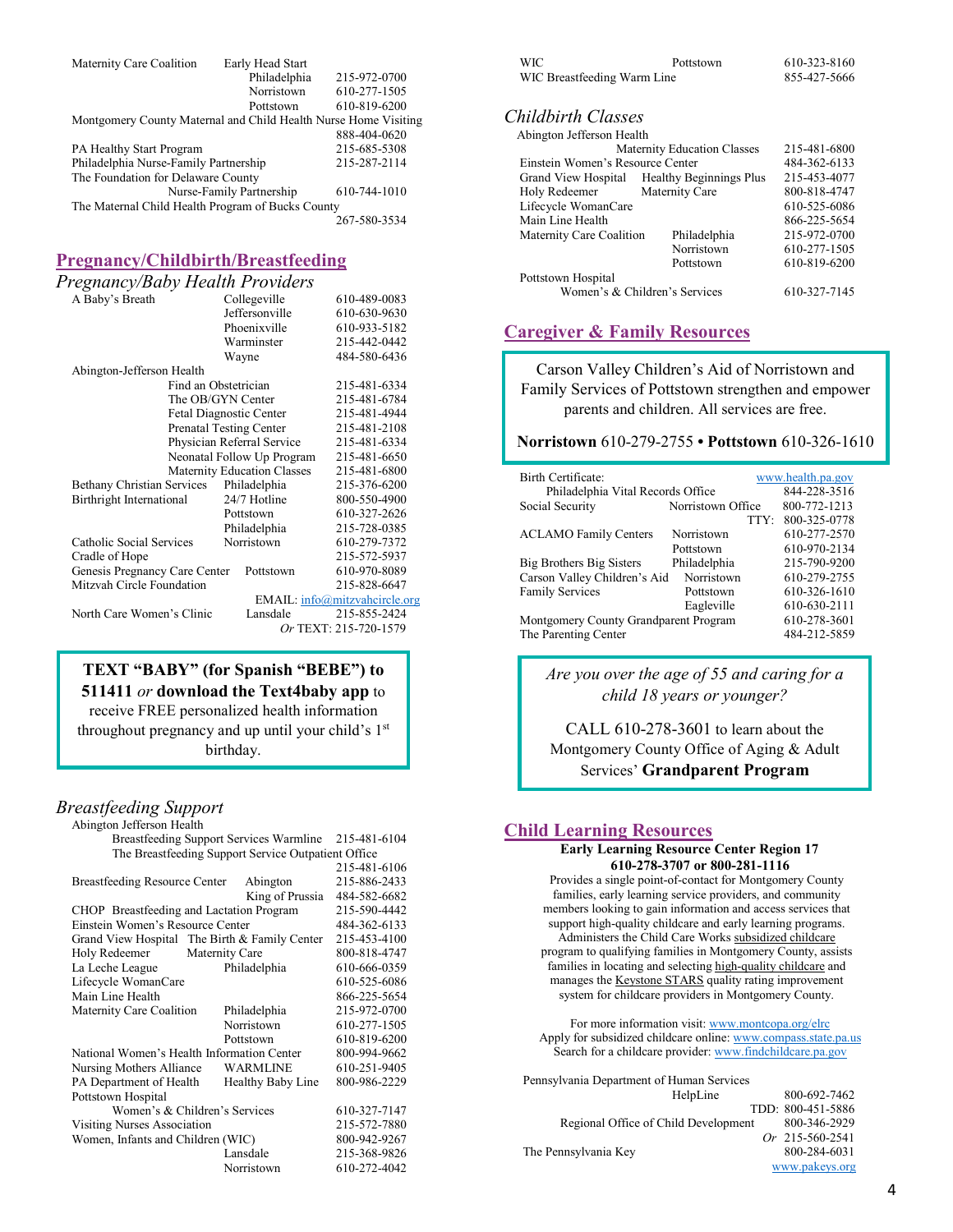| Early Head Start (birth to age 3) |              |                        |
|-----------------------------------|--------------|------------------------|
| Bucks County Intermediate Unit    |              | 215-348-2940 ext. 8800 |
| Chester County Intermediate Unit  |              | 610-383-6800           |
| Delaware County Intermediate Unit |              | 610-938-9000           |
| Maternity Care Coalition          | Philadelphia | 215-972-0700           |
|                                   | Norristown   | 610-277-1505           |
|                                   | Pottstown    | 610-819-6200           |
|                                   |              |                        |

*Pre-K Counts (ages 3 & 4)*

| Bucks County Intermediate Unit                                 | 215-348-2940 ext. 8800 |
|----------------------------------------------------------------|------------------------|
| Delaware County Intermediate Unit                              | 610-938-9000           |
| Montgomery County Intermediate Unit                            | 484-868-9550           |
| Pottstown Early Action for Kindergarten Readiness 610-718-8635 |                        |
|                                                                |                        |

## *Head Start (ages 3 to 5)*

| Bucks County Intermediate Unit      | 215-348-2940 ext. 8800 |
|-------------------------------------|------------------------|
| Chester County Intermediate Unit    | 610-383-6800           |
| Delaware County Intermediate Unit   | 610-938-9000           |
| Montgomery County Intermediate Unit | 484-868-9800           |

## **Child Support, Paternity & Family Court**

| <b>Bucks County Domestic Relations</b>           | 215-340-8068                  |
|--------------------------------------------------|-------------------------------|
| <b>Chester County Domestic Relations</b>         | 610-344-6215                  |
| <b>Delaware County Domestic Relations</b>        | 610-891-4314                  |
| Montgomery County Domestic Relations             | 610-278-3646                  |
| Montgomery County Court Child Care Center        | 610-292-4956                  |
| PA Child Support Program                         | www.humanservices.state.pa.us |
| PA Office of Children and Families in the Courts | 717-231-3300                  |

## **Children with Special Needs**

| Assistive Technology $(AT)$                 |            |                      |  |  |
|---------------------------------------------|------------|----------------------|--|--|
| <b>Bridging Apps</b>                        | App Search | www.bridgingapps.org |  |  |
| PA Assistive Technology Foundation          |            | 888-744-1938         |  |  |
| PA's Initiative on AT – Tech Owl            |            | 800-204-7428         |  |  |
| Temple University Institute on Disabilities |            | 215-204-1356         |  |  |
|                                             |            | TTY: 215-204-1805    |  |  |

## *Autism Support*

| <b>Autism Behavior Services</b>                        | Philadelphia           | 855-581-0100 |
|--------------------------------------------------------|------------------------|--------------|
| KenCrest                                               |                        | 610-825-9360 |
| Montgomery County Office of Developmental Disabilities |                        |              |
|                                                        | and Early Intervention | 610-278-5666 |
| PA Bureau of Autism Services                           |                        | 866-539-7689 |
| The Autism Society                                     | National Helpline      | 800-328-8476 |
| Greater Philadelphia Autism Society                    |                        | 610-358-5256 |
| The Center for Autism                                  |                        | 215-878-3400 |
|                                                        |                        |              |

## *Behavioral Support Services*

| Access Services                        |        |             | 215-540-2150 |
|----------------------------------------|--------|-------------|--------------|
| Aspire and Family Services             |        |             | 267-388-0670 |
| Behavioral Analysis & Therapy Partners |        |             | 484-802-2296 |
| <b>Bethanna</b>                        |        |             | 215-355-6644 |
| Carson Valley Children's Aid           |        |             | 610-279-2755 |
| Central Behavioral Health              |        |             | 610-279-9270 |
| Chester County Intermediate Unit       |        | Wayne       | 610-254-2460 |
|                                        |        | Downingtown | 484-237-5000 |
| Child and Family Focus, Inc.           |        |             | 215-957-9771 |
| Child Guidance Resource Center         |        |             | 484-751-9691 |
| Creative Health Services               |        | Pottstown   | 484-941-0500 |
|                                        |        | Spring City | 610-948-6490 |
| Devereux-Devereux Community Services   |        |             | 610-688-1205 |
| Elwyn, Inc.                            |        |             | 610-892-4500 |
| <b>Epic Development Services</b>       |        |             | 215-322-8860 |
| Explorations                           |        |             | 610-635-2400 |
| Foundations Behavioral Health          |        |             | 215-345-0444 |
| Indian Creek Foundation                |        |             | 215-256-1500 |
| Merakey                                |        | Warminster  | 215-442-1570 |
|                                        | Colmar |             | 215-631-8969 |
| Network for Behavior Change            |        |             | 610-383-1432 |
| <b>OMNI Health Services</b>            |        |             | 215-997-2000 |
| Penn Foundation                        |        |             | 215-237-9347 |
|                                        |        |             |              |

| Penn Psychiatric Center           | 610-489-3333 |
|-----------------------------------|--------------|
| Vision Behavioral Health Services | 610-539-0280 |

# *Developmental Disabilities*

| Developmental Disabilities                                    |                              |
|---------------------------------------------------------------|------------------------------|
| The Arc of PA                                                 | 877-337-1970                 |
| Delta Community Supports                                      | 215-654-1000                 |
| Disability Rights PA                                          | www.disabilityrightspa.org   |
|                                                               | 800-692-7443                 |
|                                                               | 877-375-7139<br>TDD:         |
| KenCrest                                                      | 610-825-9360                 |
| Montgomery County Office of Developmental Disabilities        |                              |
|                                                               | 610-278-3642                 |
| National Down Syndrome Society                                | 800-221-4602                 |
| Montgomery County Down Syndrome Interest Group                |                              |
| Office of Vocational Rehabilitation                           | 484-808-2160<br>800-221-1042 |
|                                                               | TTY:<br>888-616-0470         |
| Suburban Transnet Services                                    | 215-542-7433                 |
|                                                               |                              |
|                                                               |                              |
| Early Intervention (EI)                                       |                              |
| Early Childhood Assessment Services                           | 610-277-7176                 |
| Early Intervention of PA                                      |                              |
| Statewide CONNECT Helpline                                    | 800-692-7288                 |
| Montgomery County Intermediate Unit                           | 484-868-9800                 |
|                                                               |                              |
|                                                               |                              |
| <b>Support for Siblings</b>                                   |                              |
| The Sibling Support Project                                   | www.siblingsupport.org       |
| Sibshop (Ages 6-12) and Sibteen (Ages 13-17)                  |                              |
| Pottstown                                                     | 610-326-9250                 |
| Kulpsville                                                    | 215-368-7000                 |
|                                                               |                              |
| <i>Other</i>                                                  |                              |
| Central Behavioral Health                                     |                              |
| Preschool Intervention Program                                | 610-272-4110 ext. 326        |
| Children/Adults with Attention Deficit/Hyperactivity Disorder |                              |
|                                                               | 267-326-7760                 |
| CHOP Department of Audiology                                  | 800-551-5480                 |
| Clarke Schools for Hearing and Speech                         | 267-930-5094                 |
| Easterseals of Southeastern PA                                | 215-879-1000                 |
| EdBeCo, Inc.                                                  | 267-465-7515                 |
| <b>Exceptional Connections</b>                                | 267-495-8589                 |
| Overbrook School for the Blind                                | 215-877-0313                 |
| PA Families, Inc.<br><b>Statewide Families Network</b>        | 800-947-4941                 |
| Parent Education and Advocacy Leadership (PEAL) 866-950-1040  |                              |
| Philadelphia                                                  | 215-567-6134                 |
|                                                               | TTY: 412-281-4409            |
|                                                               | 800-990-3300                 |
| PA Tourette Syndrome Association<br>Parents Exchange          | 610-962-0337                 |
| Psychology Today                                              | www.psychologytoday.com      |
| Northeast Community Center for Behavioral Health 215-831-2800 |                              |
| Quinn Development Services                                    | 215-654-7577                 |
| Special Kids Network, Inc.                                    |                              |
| (Monday-Friday 8:30am-4:00pm)                                 | 800-986-4550                 |
| Speech Success Academy                                        | 267-818-4200                 |
| The ARC Alliance Children's Service                           | 610-278-6207                 |
| Variety - The Children's Charity of the Delaware Valley       |                              |
|                                                               |                              |

610-584-4366

## **Talk Support in Non-Emergencies**

#### **(7 days a week from 1:00pm-9:00pm)**

*TEEN Talk Line:* CALL 866-825-5856 or TEXT 215-703-8411 or EMAIL: teentalkline@accessservices.org

*Peer Support Talk Line:* CALL 855-715-8255 or TEXT 267-225-7785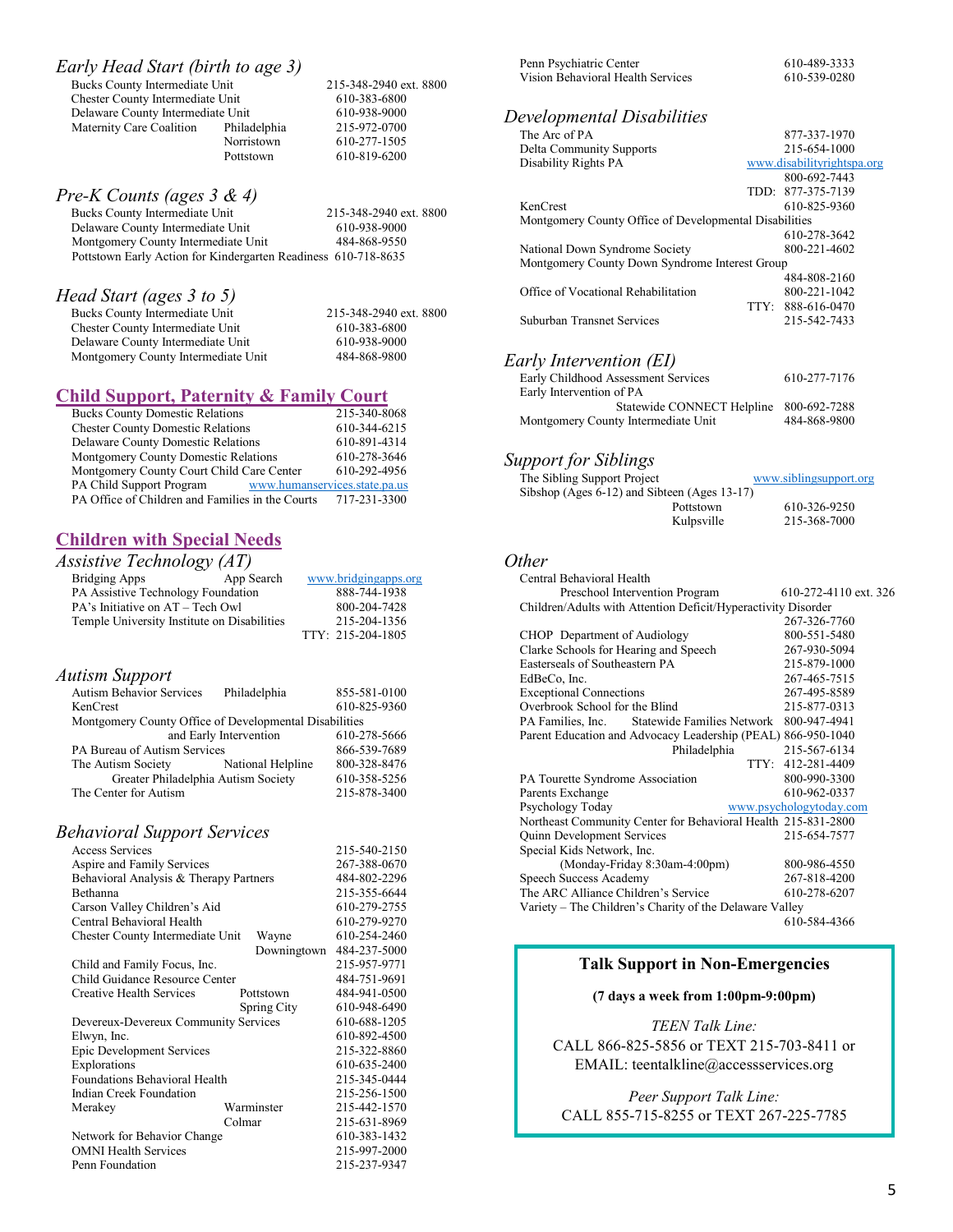## **Mental Health Services**

## **Montgomery County Mobile Crisis Hotline:**

#### **855-634-4673**

**Montgomery County Children's Crisis Support Program: 888-435-7414**

## *Community Behavioral Health Centers*

| 610-277-4600        |
|---------------------|
| 267-818-2220        |
| 267-818-6190        |
| 215-957-9771        |
| 484-941-0500        |
| 610-520-1510        |
| 877-769-9782        |
| TTY: PA Relay 7-1-1 |
| 215-368-2022        |
| 215-257-6551        |
|                     |

## *Suicide Crisis and Prevention*

| <b>ACCESS Services (Mobile Crisis Support)</b>            | 855-634-4673                   |
|-----------------------------------------------------------|--------------------------------|
| Montgomery County Emergency Service                       |                                |
|                                                           | Crisis Services $610-279-6100$ |
| National Alliance of Mental Illness (NAMI) Helpline       |                                |
| Monday-Friday 10:00am-6:00pm                              | 800-950-6264                   |
| National Crisis Text Line                                 | TEXT: "HOME" to 741741         |
| National Suicide Prevention Lifeline                      | 800-273-8255                   |
| Veterans press 1                                          |                                |
| Spanish                                                   | 888-628-9454                   |
| For the Deaf and Hard of Hearing 800-799-4889             |                                |
| National Trans Lifeline                                   | 877-565-8860                   |
| Prevent Suicide PA                                        | 717-885-9161                   |
| Substance Abuse and Mental Health Services Administration |                                |
| National Helpline                                         | 800-662-4357                   |
| Suicide Prevention Taskforce Training Coordinator         |                                |
| Free and Low-Cost suicide prevention trainings            | 610-278-1238                   |
| The Trevor Lifeline<br>LGBTOIA Youth                      | 866-488-7386                   |
|                                                           | Or TEXT: "START" to $678678$   |

## **Drug and Alcohol Services**

#### *Case Management*

#### **Preference given to pregnant injection drug users, pregnant substance users, injection drug users, overdose survivors, and veterans.**

| Creative Health Services<br>Gaudenzia<br>Gaudenzia |  | Pottstown       | 484-941-0500                                                         |  |
|----------------------------------------------------|--|-----------------|----------------------------------------------------------------------|--|
|                                                    |  |                 | 610-279-4262                                                         |  |
|                                                    |  |                 | 215-433-1634                                                         |  |
|                                                    |  | Sellersville    | 215-257-6551                                                         |  |
|                                                    |  | Penn Foundation | усісі апэ.<br>Central Montgomery County<br>Eastern Montgomery County |  |

#### *Prevention/ Intervention*

| Aldersgate Youth Service Bureau Willow Grove              |                                | 215-657-4545 |
|-----------------------------------------------------------|--------------------------------|--------------|
| Carson Valley Women's Voices, Healthy Choices             |                                | 610-279-2755 |
| Creative Health Services                                  |                                | 610-327-1503 |
| Substance Abuse and Mental Health Services Administration |                                |              |
|                                                           | National Helpline 800-662-4357 |              |
|                                                           |                                |              |
|                                                           |                                |              |
| <i><b>Outpatient Services</b></i>                         |                                |              |
| Creative Health Services                                  |                                | 610-327-1503 |
| $C$ and angles                                            | $N_{\text{count}}$             | 610.270.425  |

| Gaudenzia                         | Norristown                                     | 610-279-4262 |
|-----------------------------------|------------------------------------------------|--------------|
|                                   | Dresher                                        | 215-433-1634 |
|                                   | Malvern Institute Outpatient Program Pottstown | 610-625-8376 |
| Penn Foundation                   |                                                | 215-257-9999 |
| RHD Rise Above Outpatient Program |                                                |              |
|                                   | King of Prussia                                | 484-681-4040 |
|                                   |                                                |              |

#### *Other*

| Other                                            |              |
|--------------------------------------------------|--------------|
| Alcoholics Anonymous Southeastern PA Intergroup  | 215-923-7900 |
| Al-Anon/Alateen                                  | 888-425-2666 |
| Council of Southeast PA Drug and Alcohol         |              |
| Helpline                                         | 800-221-6333 |
| PRO-ACT Program                                  | 215-345-6644 |
| Eagleville Hospital                              | 800-255-2019 |
| Male ONLY Halfway House<br>Harwood House         | 610-853-3440 |
| Libertae Family House                            |              |
| Women and Children Halfway House                 | 215-639-8681 |
| Malvern Institute Inpatient Program Willow Grove | 610-625-8376 |
| Montgomery County Office of Drug and Alcohol     | 610-278-3642 |
| Montgomery County<br>Narcotics Anonymous         | 844-624-3575 |
| Nar-Anon                                         | 800-477-6291 |
| Norristown Recovery and Education Center         | 267-507-3510 |
| PA Division of Drug and Alcohol Program          | 800-662-4357 |
| PA Free Quitline                                 | 800-784-8669 |
| Spanish                                          | 855-335-3569 |
| Penn Foundation                                  | 215-257-9999 |
| Pottstown Recovery and Education Center          | 267-507-3525 |
| Resource for Human Development (RHD)             | 215-951-0300 |
| Family House NOW (New Options for Women)         | 215-878-8616 |

## **Education**

#### *English as a Second Language (ESL)*

| $\mathbf{r}$                        |            |              |
|-------------------------------------|------------|--------------|
| Abington Free Library               |            | 215-885-5180 |
| <b>ACLAMO Family Center</b>         |            | 610-277-2570 |
| Keystone Opportunity Center         |            | 215-723-5430 |
| Literacy Council of Norristown      |            | 610-292-8515 |
| Montgomery County Community College |            | 215-619-7421 |
| Montgomery County Literacy Network  |            | 877-225-4484 |
| Montgomery County OIC               |            | 610-279-9700 |
| New Life Church                     |            | 215-576-0892 |
| Won Community Service Center        |            | 215-884-8443 |
| <b>YWCA Tri-County</b>              | Pottstown  | 610-326-7323 |
|                                     | Norristown | 610-427-5830 |

Lower Merion Counseling and Mobile Services 610-520-1510 Womanspace Philadelphia 215-844-2400 Valley Forge Medical Center 610-539-8500

#### *High School Equivalency (GED & HiSET)*

| Keystone Opportunity Center         |                   | 215-723-5430 |
|-------------------------------------|-------------------|--------------|
| Literacy Council of Norristown      |                   | 610-292-8515 |
| Montgomery County Community College |                   | 215-641-6646 |
| Montgomery County Literacy Network  |                   | 877-225-4484 |
| Montgomery County OIC               |                   | 610-279-9700 |
| MontcoWorks NOW                     |                   | 484-416-6800 |
| PA Career Link                      | Montgomery County | 610-270-3429 |
| The Open Link                       | Pennsburg         | 215-679-4112 |
|                                     | East Greenville   | 215-679-6550 |
| <b>YWCA Tri-County</b>              | Pottstown         | 610-326-7323 |
|                                     | Norristown        | 610-427-5830 |
|                                     |                   |              |

#### *Job Training/Career Services*

| Developmental Enterprises Corporation |                   |            | 610-277-3122 |
|---------------------------------------|-------------------|------------|--------------|
| Job Corps                             |                   |            | 800-733-5627 |
|                                       |                   | <b>TTY</b> | 877-889-5627 |
|                                       | Philadelphia      |            | 267-386-2888 |
| <b>Keystone Opportunity Center</b>    |                   |            | 215-723-5430 |
| Lakeside Mobile Support Program       |                   |            | 215-654-9414 |
| Montgomery County Assistance Office   |                   |            |              |
|                                       | Norristown        |            | 877-398-5571 |
|                                       | Pottstown         |            | 800-641-3940 |
| Montgomery County EARN Center         |                   |            | 610-292-5026 |
| Montgomery County OIC                 |                   |            | 610-279-9700 |
| MontcoWorks NOW                       |                   |            | 484-416-6800 |
| Norristown Hospitality Center         |                   |            | 610-277-1321 |
| PA Career Link                        | Montgomery County |            | 610-270-3429 |
| Pottstown Public Library              |                   |            | 610-970-6551 |
|                                       |                   |            |              |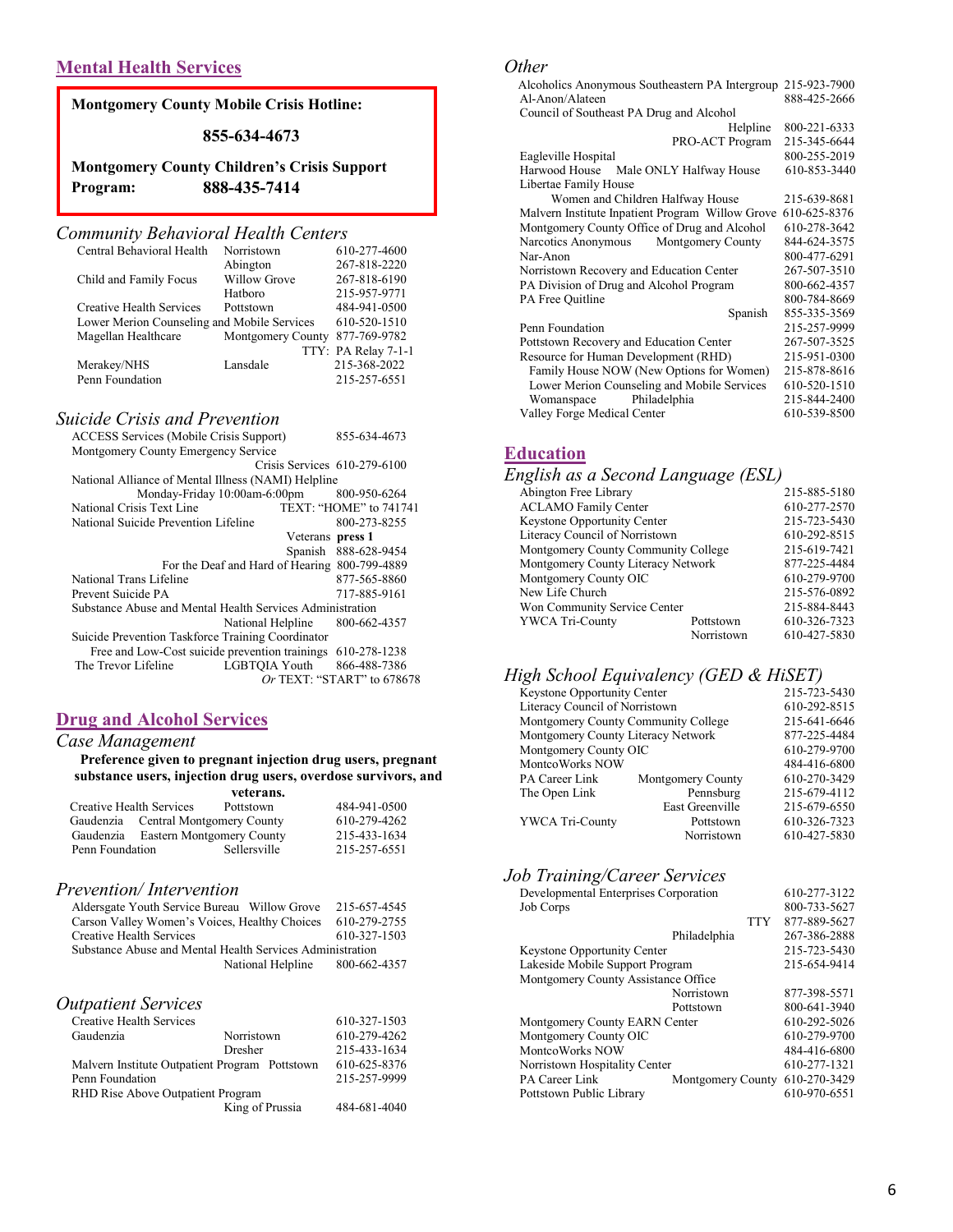#### *Parenting Education* A Baby's Breath Collegeville 610-489-0083<br>Jeffersonville 610-630-9630 610-630-9630 Phoenixville 610-933-5182<br>Warminster 215-442-0442 Warminster 215-442-0442 Wayne 484-580-6436<br>610-279-2755 Carson Valley Children's Aid Catholic Social Services 610-279-7372<br>Center for Parenting Education 215-576-0586 Center for Parenting Education EMAIL: [info@parentingedu.org](mailto:info@parentingedu.org) ChoiceOne 800-497-8378<br>
Confident Parenting 610-331-8175 Confident Parenting 610-331-8175<br>Creative Parenting 215-322-5755 Creative Parenting 215-322-5755<br>Educating Communities for Parenting 215-496-9780 Educating Communities for Parenting Family Services Pottstown 610-326-1610<br>Eagleville 610-630-2111 Eagleville 610-630-2111<br>
Philadelphia 215-972-0700 Maternity Care Coalition Philadelphia<br>Norristown 610-277-1505 Pottstown 610-819-6200<br>Mobile 215-386-3807 Maternity Care Coalition MOMobile

#### *Colleges*

| Arcadia University                  | 215-572-2900 |
|-------------------------------------|--------------|
| Bryn Mawr College                   | 610-526-5000 |
| Cabrini University                  | 610-902-8100 |
| Eastern University                  | 610-341-5800 |
| Gwynedd Mercy University            | 215-646-7300 |
| Harcum College                      | 610-525-4100 |
| Haverford College                   | 610-896-1000 |
| Immaculata University               | 610-647-4400 |
| Manor College                       | 215-855-2360 |
| Montgomery County Community College |              |
| <b>Blue Bell</b>                    | 215-641-6300 |
| Pottstown                           | 610-718-1800 |
| The Culinary Arts Institute         | 267-646-5970 |
| Penn State University - Abington    | 215-881-7300 |
| Rosemont College                    | 610-527-0200 |
| Saint Joseph's University           | 610-660-1000 |
| Temple University - Ambler          | 267-468-8000 |
| Ursinus College                     | 610-409-3000 |
| Villanova University                | 610-519-4500 |
| West Chester University             | 610-436-1000 |
|                                     |              |

## **Health Services – Insurance and Access**

| Determining Eligibility                            |              |
|----------------------------------------------------|--------------|
| PA Health Law Project                              | www.phlp.org |
| Helpline (Monday, Wednesday, Friday 8:00am-8:00pm) |              |
|                                                    | 800-274-3258 |
| Visiting Nurse Association                         | 800-591-8234 |
|                                                    |              |

#### *Connecting to Health Insurance*

| <b>PA Health Access Network</b> | 877-570-3642 |
|---------------------------------|--------------|
| Visiting Nurse Association      | 800-591-8234 |

# *Enrolling in Benefits*

| <b>COMPASS</b>                                                          |                             | www.compass.state.pa.us |                          |  |
|-------------------------------------------------------------------------|-----------------------------|-------------------------|--------------------------|--|
| Online application to apply for many health and human service benefits. |                             |                         |                          |  |
|                                                                         | Monday-Friday 8:30am-4:45pm |                         | 800-692-7462             |  |
|                                                                         |                             |                         | TTY/TTD: 800-451-5886    |  |
| <b>CHIP</b>                                                             |                             |                         | www.chipcoverspakids.com |  |
|                                                                         |                             |                         | 800-986-5437             |  |
| Medicare                                                                |                             |                         | 800-633-4227             |  |
|                                                                         |                             |                         | TTY: 877-486-2048        |  |
| Medicaid                                                                |                             |                         | 877-267-2323             |  |
|                                                                         |                             |                         | TTY: 866-226-1819        |  |
| Montgomery County Assistance Office                                     |                             |                         |                          |  |
|                                                                         | Norristown                  |                         | 877-398-5571             |  |
|                                                                         | Pottstown                   |                         | 800-641-3940             |  |
|                                                                         | <b>LIHEAP</b>               |                         | 610-272-1752             |  |
| Open Enrollment                                                         |                             |                         | www.healthcare.gov       |  |
|                                                                         |                             |                         | 800-318-2596             |  |
|                                                                         |                             |                         |                          |  |

| Social Security            | www.ssa.gov<br>800-772-1213 |
|----------------------------|-----------------------------|
|                            | TTY: 800-325-0778           |
| Visiting Nurse Association | 800-591-8234                |

*Prescription Assistance* Partnership for Prescription Assistance 888-477-2669<br>Visiting Nurse Association 800-591-8234 Visiting Nurse Association

## **Health Services – Providers**

## *Montgomery County Office of Public Health*

#### *Health Centers*

 **All County Health Centers provide the following services: Immunization Clinics, HIV Testing and Counseling, STD Screening and Treatment. For TB Screening and Treatment CALL 610-970-5040.**

| Norristown Health Center   | 610-278-5117 |
|----------------------------|--------------|
| Pottstown Health Center    | 610-970-5040 |
| Willow Grove Health Center | 215-784-5415 |

# *Child Health Care*

| Abington Jefferson Health        |                            |              |
|----------------------------------|----------------------------|--------------|
|                                  | Find a Physician           | 215-481-6334 |
|                                  | Maternal Child Home Health | 215-481-5800 |
| <b>CHOP Newborn Care</b>         |                            |              |
|                                  | Doylestown Hospital        | 215-345-2054 |
|                                  | <b>Grand View Health</b>   | 215-453-4082 |
|                                  | Holy Redeemer Hospital     | 215-938-2903 |
| <b>CHOP Primary Care</b>         |                            |              |
|                                  | Norristown                 | 610-272-4550 |
|                                  | HighPoint                  | 215-822-7700 |
|                                  | Roxborough                 | 215-483-3444 |
|                                  | Paoli                      | 610-407-9000 |
|                                  | Haverford                  | 610-658-0999 |
|                                  | Chestnut Hill              | 215-247-1172 |
|                                  | Flourtown                  | 215-836-1700 |
|                                  | Indian Valley              | 215-723-7177 |
|                                  | Pottstown                  | 610-326-4980 |
| CHOP Specialty/Urgent Care       |                            |              |
|                                  | Abington                   | 215-855-2790 |
|                                  | Exton                      | 610-594-9008 |
|                                  | King of Prussia            | 610-337-3232 |
|                                  | Haverford                  | 610-519-1275 |
| Community Health and Dental Care |                            | 484-948-3097 |
| Main Line Health                 |                            | 866-225-5654 |
| Montgomery Family Practice       |                            | 484-622-7510 |
| Trappe Pediatric Care            |                            | 484-622-6340 |
| Visiting Nurse Association       |                            |              |
|                                  | Children's Health Center   | 215-572-7880 |
|                                  |                            |              |

*Dental*

Community Health and Dental Care 484-948-3097<br>
Community Medical and Dental 610-489-1313 Community Medical and Dental 610-489-1313<br>Norristown Regional Health Center 610-278-7787 Norristown Regional Health Center 610-278-7787 Philadelphia FIGHT

#### *Immunizations*

| Community Health and Dental Care          |            | 484-948-3097              |
|-------------------------------------------|------------|---------------------------|
| Montgomery County Office of Public Health |            |                           |
|                                           | Norristown | 610-278-5145              |
|                                           | Pottstown  | 610-970-5040              |
|                                           |            | Willow Grove 215-784-5415 |
| <b>Montgomery Family Practice</b>         |            | 484-622-7510              |
| Norristown Regional Health Center         |            | 610-278-7787              |
| The Clinic                                |            | 610-935-1134              |
| Visiting Nurse Association                |            |                           |
| Children's Health Center                  |            | 215-572-7880              |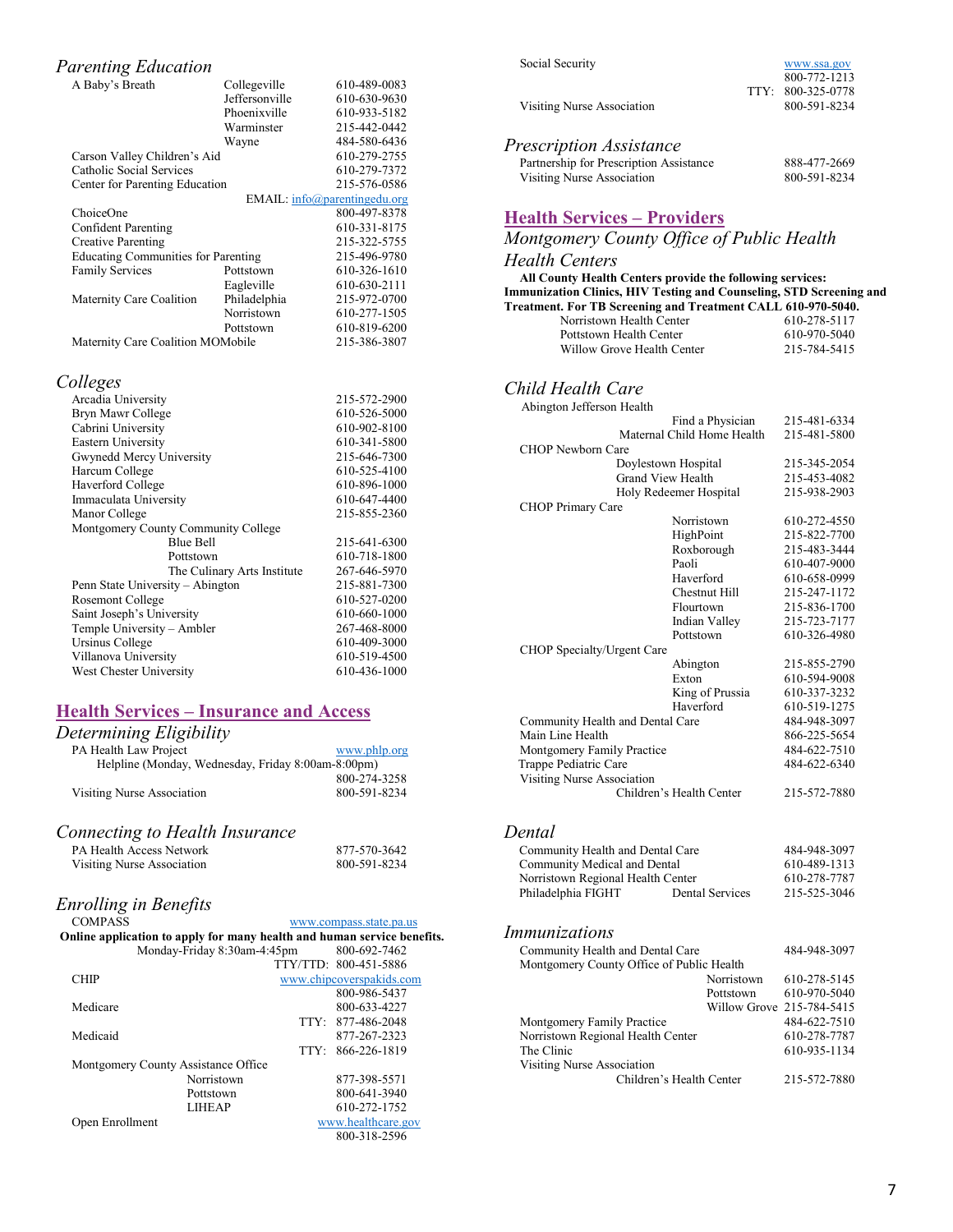## *Pregnancy Testing*

| A Baby's Breath                 | Collegeville          | 610-489-0083 |
|---------------------------------|-----------------------|--------------|
|                                 | <b>Jeffersonville</b> | 610-630-9630 |
|                                 | Phoenixville          | 610-933-5182 |
|                                 | Warminster            | 215-442-0442 |
|                                 | Wayne                 | 484-580-6436 |
| Birthright of Pottstown         |                       | 610-327-2626 |
| Catholic Social Services        | Norristown            | 610-279-7372 |
| ChoiceOne                       |                       | 800-497-8378 |
| Genesis Women's Clinic          |                       | 610-970-8089 |
| Genuardi Family Maternal Health |                       | 484-622-7300 |
| North Care Women's Clinic       |                       | 215-855-2424 |
| Planned Parenthood              | Norristown            | 610-279-6095 |
|                                 | Warminster            | 215-957-7980 |
|                                 | Pottstown             | 610-326-8080 |
|                                 |                       |              |

## *Obstetrics/Gynecological*

| Abington Memorial OB/GYBN Center           |                           | 215-481-6784 |
|--------------------------------------------|---------------------------|--------------|
| Genuardi Family Maternal Health Norristown |                           | 484-622-7300 |
| Lifecycle WomanCare                        |                           | 610-525-6086 |
| Main Line Health                           |                           | 866-225-5654 |
| Planned Parenthood                         | Norristown                | 610-279-6095 |
|                                            | Warminster                | 215-957-7980 |
|                                            | Pottstown                 | 610-326-8080 |
| Pottstown Hospital                         | <b>Maternity Services</b> | 610-327-7142 |
| The Clinic                                 |                           | 610-935-1134 |
|                                            |                           |              |

#### **HIV/AIDS & STD Services**

|                                           |                            | Find a STD/HIV Testing Site: www.gettested.cdc.gov              |                                            |
|-------------------------------------------|----------------------------|-----------------------------------------------------------------|--------------------------------------------|
| <b>Access Matters</b>                     | Hotline                    |                                                                 | 215-985-3300                               |
| <b>Action Wellness</b>                    | Philadelphia               |                                                                 | 267-940-5515                               |
| CDC National AIDs Hotline                 |                            |                                                                 | 800-243-7889                               |
| <b>CDC</b> National STD Hotline           |                            |                                                                 | 800-232-4636                               |
|                                           |                            |                                                                 | TTY: 800-243-7889                          |
| Choice One                                |                            |                                                                 | 800-497-8378                               |
| <b>Family Services</b>                    | Project HOPE               |                                                                 | 610-630-2111                               |
| Mazzoni Center                            |                            | option 3                                                        | 855-462-9966                               |
| Montgomery County Office of Public Health |                            |                                                                 |                                            |
|                                           | Norristown Health Center   |                                                                 | 610-278-5117                               |
|                                           | Pottstown Health Center    |                                                                 | 610-970-5040                               |
|                                           | Willow Grove Health Center |                                                                 | 215-784-5415                               |
| Montgomery County HIV/STD Program         |                            |                                                                 | 215-278-5145                               |
| National Perinatal HIV Hotline            |                            |                                                                 | 888-448-8765                               |
| Norristown Regional Health Center         |                            |                                                                 | 610-278-7787                               |
| North Care Women's Clinic Lansdale        |                            |                                                                 | 215-855-2424                               |
| <b>PA AIDS Factline</b>                   |                            |                                                                 | 800-662-6080                               |
| Philadelphia FIGHT                        |                            | Jonathan Lax Center                                             | 215-790-1788                               |
| Philly AIDS Thrift                        |                            |                                                                 | 215-922-3186                               |
| Planned Parenthood                        |                            | Norristown                                                      | 610-279-6095                               |
|                                           |                            | Warminster                                                      | 215-957-7980                               |
|                                           |                            | Pottstown                                                       | 610-326-8080                               |
|                                           |                            |                                                                 |                                            |
| <b>Teen Pregnancy</b>                     |                            |                                                                 |                                            |
| <b>Birthright of Pottstown</b>            |                            | 24/7 Helpline                                                   | 800-550-4900                               |
|                                           |                            |                                                                 | 610-327-2626                               |
| Carson Valley Children's Aid              |                            |                                                                 | 610-279-2755                               |
| Child, Home and Community (CHC)           |                            |                                                                 | 215-348-9770                               |
| Einstein Nurse Family Partnership         |                            |                                                                 | 484-622-3637                               |
| <b>Family Services</b>                    |                            | Pottstown                                                       | 610-326-1610                               |
|                                           |                            | Eagleville                                                      | 610-630-2111                               |
| Maternity Care Coalition                  |                            | Philadelphia                                                    | 215-972-0700                               |
|                                           |                            | Norristown                                                      | 610-277-1505                               |
|                                           |                            | Pottstown                                                       | 610-819-6200                               |
| Montgomery County Teen Parent Task Force  |                            |                                                                 | <b>Facebook Group</b>                      |
|                                           |                            | Montgomery County Maternal and Child Health Nurse Home Visiting |                                            |
|                                           |                            |                                                                 | 888-404-0620                               |
| North Care Women's Clinic                 |                            | Morningstar Ministries Pregnant Teen Housing                    | 215-723-8103                               |
|                                           |                            |                                                                 | 215-855-2424                               |
| SafeTeens                                 |                            |                                                                 | TEXT: 215-720-1579                         |
|                                           |                            |                                                                 | www.safeteens.org<br>TEXT: "SAFE" to 57890 |
| Women, Infants, and Children (WIC)        |                            |                                                                 | 800-942-9467                               |
|                                           |                            | Lansdale                                                        | 215-368-9826                               |
|                                           |                            | Norristown                                                      | 610-272-4042                               |
|                                           |                            |                                                                 |                                            |

| ۰, |  |
|----|--|

Pottstown 610-323-8160

## **Hospitals**

| Abington Hospital                                               |                      | 215-481-2000 |
|-----------------------------------------------------------------|----------------------|--------------|
| Abington-Lansdale Hospital                                      |                      | 215-368-2100 |
| Bryn Mawr Hospital                                              |                      | 484-337-3000 |
| Chestnut Hill Hospital                                          |                      | 215-248-8200 |
| Children's Hospital of Philadelphia                             |                      | 215-590-1000 |
| Einstein Medical Center Elkins Park                             |                      | 215-663-6000 |
| Einstein Medical Center Montgomery                              |                      | 484-622-1000 |
| Grand View Hospital                                             | Sellersville         | 215-453-4000 |
| Holy Redeemer Hospital                                          | Meadowbrook          | 800-818-4747 |
| Lankenau Medical Center                                         | Wynnewood            | 484-476-2000 |
| Norristown State Hospital (Psychiatric)                         |                      | 610-313-1000 |
| Paoli Hospital                                                  |                      | 484-565-1000 |
| Phoenixville Hospital                                           |                      | 610-983-1000 |
| Pottstown Hospital                                              |                      | 610-327-7000 |
| Roxborough Memorial Hospital                                    |                      | 215-483-9900 |
| Shriner's Hospital for Children                                 | Philadelphia         | 215-430-4000 |
| St. Christopher's Children's Hospital Philadelphia 215-427-5000 |                      |              |
| Suburban Community Hospital                                     | <b>East Norriton</b> | 610-278-2000 |
|                                                                 |                      |              |

## **Support Groups**

#### *Crisis*

| National Crisis Text Line | TEXT: "HOME" to 741741 |
|---------------------------|------------------------|
|                           |                        |

# *Domestic Violence*

| Laurel House                                | 24-Hour Hotline            | 800-642-3150 |
|---------------------------------------------|----------------------------|--------------|
|                                             |                            | 610-277-1860 |
| Victim Services Center of Montgomery County |                            |              |
|                                             | 24/7 Hotline               | 888-521-0983 |
|                                             |                            | 610-277-0932 |
| Women's Center of Montgomery County         |                            |              |
|                                             | 24-Hour Hotline            | 800-773-2424 |
|                                             | Elkins Park                | 215-635-7344 |
|                                             | Norristown                 | 610-279-1548 |
|                                             | Pottstown                  | 610-970-7363 |
|                                             | Bryn Mawr                  | 610-525-1427 |
|                                             | Colmar                     | 215-996-0721 |
|                                             | Abington Lansdale Hospital | 215-853-8060 |
|                                             | Holy Redeemer Hospital     | 215-938-3711 |
|                                             |                            |              |

### *Drug & Alcohol*

| Alcoholics Anonymous                                               | Philadelphia                   | 215-923-7900 |
|--------------------------------------------------------------------|--------------------------------|--------------|
|                                                                    | Sellersville                   | 215-721-3656 |
|                                                                    | Pottstown                      | 610-323-3450 |
| Al-Anon                                                            | Delaware Valley                | 215-222-5244 |
| Narcotics Anonymous                                                | Montgomery County 844-624-3575 |              |
| Substance Abuse and Mental Health Services Administration (SAMHSA) |                                |              |
| National Helpline                                                  |                                | 800-662-4357 |
|                                                                    |                                |              |

## *Father Friendly*

| <b>Better Dads</b>                            |              | www.betterdads.com    |
|-----------------------------------------------|--------------|-----------------------|
| <b>CADCOM</b>                                 |              | 610-277-6363 ext. 167 |
| Carson Valley Children's Aid                  |              | 610-279-2755          |
| Child, Home and Community (CHC)               |              | 215-348-9770          |
| I CAN DADS Coaching                           |              | www.icandads.com      |
| Maternity Care Coalition                      | Philadelphia | 215-972-0700          |
|                                               | Norristown   | 610-277-1505          |
|                                               | Pottstown    | 610-819-6200          |
| National Fatherhood Initiative                |              | 301-948-0599          |
|                                               |              | www.fatherhood.org    |
| National Responsible Fatherhood Clearinghouse |              | 877-432-3411          |
|                                               |              | www.fatherhood.gov    |
|                                               |              |                       |

## *Grief Support*

| Abington Jefferson Health                                 |              |
|-----------------------------------------------------------|--------------|
| <b>Bereavement Support Groups</b>                         | 215-441-6842 |
| Perinatal Loss Support Group                              | 215-481-4814 |
| Safe Harbor                                               | 215-481-5983 |
| CHOP Support Group Sibling Bereavement Group 215-590-3273 |              |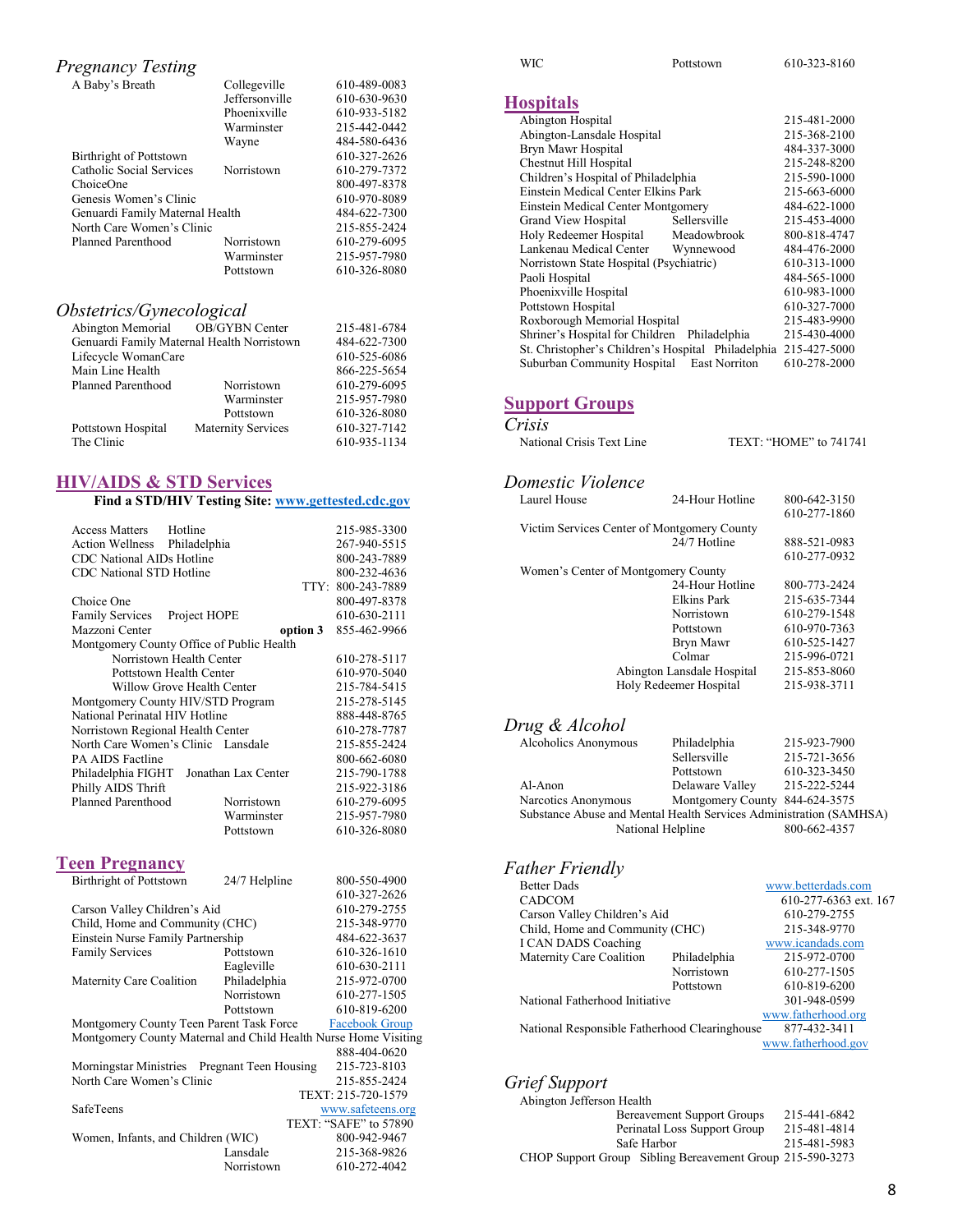| Cribs for Kids                                                                                   |                                                              |                              |
|--------------------------------------------------------------------------------------------------|--------------------------------------------------------------|------------------------------|
| Healing Hearts Infant Bereavement Resources 412-322-5680 ext. 4                                  |                                                              |                              |
| Grief Recovery After a Substance Passing (GRASP)                                                 | Ambler                                                       | 215-884-3916                 |
| The Center for Loss and Bereavement                                                              |                                                              | 610-222-4110                 |
| The Compassionate Friends Loss of a Child                                                        |                                                              |                              |
|                                                                                                  | King of Prussia                                              | 484-919-0820                 |
|                                                                                                  | Phoenixville                                                 | 610-933-9375                 |
|                                                                                                  | Jenkintown                                                   | 267-265-6744                 |
| Unite Inc.                                                                                       | Grief Support After Miscarriage, Stillbirth and Infant Death |                              |
|                                                                                                  |                                                              | 484-758-0002                 |
| <i>LGBTQ</i> +                                                                                   |                                                              |                              |
| Mazzoni Center                                                                                   |                                                              | 215-563-0652                 |
| William Way LBGT Community Center                                                                |                                                              | 215-732-8255                 |
|                                                                                                  |                                                              |                              |
| Mental Health                                                                                    |                                                              |                              |
| Abington Jefferson Health New Directions                                                         |                                                              | 215-659-2366                 |
| <b>Creating Increased Connections</b>                                                            |                                                              | 484-681-9432                 |
| Mental Health Association<br>Trail Guides Peer Support Services                                  |                                                              | 267-507-3496                 |
| Mental Health Partnerships                                                                       |                                                              |                              |
| Family Mentor and Advocacy Network                                                               |                                                              | 267-850-5677                 |
| National Alliance of Mental Health (NAMI)                                                        |                                                              |                              |
|                                                                                                  | 24/7 Helpline                                                | 800-950-6264                 |
|                                                                                                  |                                                              | TEXT: "NAMI" to 741741       |
|                                                                                                  | Main Line                                                    | 267-251-6240                 |
|                                                                                                  | Lansdale                                                     | 215-361-7784                 |
|                                                                                                  | Philadelphia                                                 | 267-687-4381                 |
| Substance Abuse and Mental Health Services Administration (SAMHSA)                               |                                                              |                              |
| National Helpline                                                                                |                                                              | 800-662-4357                 |
| Parenting                                                                                        |                                                              |                              |
| Carson Valley Children's Aid                                                                     |                                                              | 610-279-2755                 |
| Catholic Social Services                                                                         | Norristown                                                   | 610-279-7372                 |
| Child, Home and Community (CHC)                                                                  |                                                              | 215-348-9770                 |
| <b>Family Services</b>                                                                           | Pottstown                                                    | 610-326-1610                 |
|                                                                                                  | Eagleville                                                   | 610-630-2111                 |
| Maternity Care Coalition                                                                         | Philadelphia                                                 | 215-972-0700                 |
|                                                                                                  | Norristown                                                   | 610-277-1505                 |
|                                                                                                  | Pottstown                                                    | 610-819-6200                 |
| Norristown Hospitality Center<br>The Center for Parenting Education EMAIL: info@parentingedu.org |                                                              | 610-277-1321                 |
| Young Life                                                                                       | Philadelphia                                                 | 267-978-6904                 |
|                                                                                                  | Saint David's                                                | 484-580-9050                 |
|                                                                                                  | Phoenixville                                                 | 484-798-7372                 |
|                                                                                                  | Fort Washington                                              | 215-277-7817                 |
|                                                                                                  |                                                              |                              |
| Pregnancy/Childbirth                                                                             |                                                              |                              |
| A Baby's Breath                                                                                  | Collegeville                                                 | 610-489-0083                 |
|                                                                                                  | Jeffersonville                                               | 610-630-9630                 |
|                                                                                                  | Phoenixville                                                 | 610-933-5182                 |
|                                                                                                  | Warminster                                                   | 215-442-0442                 |
| Birthright of Pottstown                                                                          | Wayne<br>24/7 Helpline                                       | 484-580-6436<br>800-550-4900 |
|                                                                                                  |                                                              | 610-327-2626                 |
| Carson Valley Children's Aid                                                                     |                                                              | 610-279-2755                 |
| Catholic Social Services                                                                         | Norristown                                                   | 610-279-7372                 |
| <b>Family Services</b>                                                                           | Pottstown                                                    | 610-326-1610                 |
|                                                                                                  | Eagleville                                                   | 610-630-2111                 |
| Genuardi Family Maternal Health                                                                  |                                                              | 484-622-7300                 |
| Nursing Mothers Alliance                                                                         |                                                              | 610-251-9405                 |
| The Center for Postpartum Depression                                                             |                                                              | 215-247-2114                 |
| The Postpartum Stress Center                                                                     |                                                              | 610-525-7527                 |
| Veterans                                                                                         |                                                              |                              |
| Montgomery County Community College                                                              |                                                              |                              |
|                                                                                                  | Veterans Resource Center                                     | 215-619-7307                 |
| Montgomery County Office of Veteran Affairs                                                      |                                                              | 610-278-3285                 |
|                                                                                                  |                                                              |                              |

Montgomery County Office of Veteran Affairs 610-278-3285<br>Norristown Vet Center 215-823-5245

Norristown Vet Center

## *Victims of Crime*

 The Lincoln Center Victims of Crime Act Program 610-277-3715 ext. 243

#### *Other*

| American Diabetes Association                                         | 800-342-2383 |
|-----------------------------------------------------------------------|--------------|
| Autism Society National Helpline                                      | 800-328-8476 |
| CDC Children and Adults with Attention-Deficit/Hyperactivity Disorder |              |
|                                                                       | 866-200-8098 |
| <b>CHOP Support Groups</b>                                            |              |
| Duchenne Muscular Dystrophy Parents' Group                            | 215-590-6875 |
| Hemophilia Parent Group                                               | 215-590-3514 |
| Kinship Caregiver Group                                               | 215-590-2956 |
| Seizure Disorder Group                                                | 215-590-1719 |
| Sickle Cell Parents Club                                              | 215-590-2957 |
| Spina Bifida Support Group                                            | 215-590-2957 |
| Oncology Parent Support Group                                         | 267-426-8135 |
| Camphill Foundation                                                   | 610-935-0300 |
| Center for Humanistic Change                                          | 610-443-1595 |
| <b>Cystic Fibrosis Foundation</b>                                     | 800-344-4823 |
| Epilepsy Foundation of Eastern PA                                     | 800-887-7165 |
| Health Federation of Philadelphia                                     | 215-567-8001 |
| March of Dimes                                                        | 610-945-6050 |
| National Multiple Sclerosis Society                                   |              |
| Monday-Friday 9:00am-7:00pm 800-344-4867                              |              |
| PA Mentor                                                             | 267-263-2246 |
| Parent to Parent                                                      | 888-727-2706 |
| Peer Support Groups                                                   | 215-481-5983 |
| Special Kids Network Helpline                                         |              |
| Monday-Friday 8:30am-4:00pm 800-986-4550                              |              |
|                                                                       |              |

## **Taxes**

| Internal Revenue Service (IRS)              |                 | www.irs.gov                 |
|---------------------------------------------|-----------------|-----------------------------|
| <b>IRS</b> Local Office                     | King of Prussia | 610-992-5130                |
|                                             | Horsham         | 215-887-6134                |
| PA Department of Revenue                    |                 | www.revenue.pa.gov          |
| Customer Service Center                     |                 | www.revenue-pa.custhelp.com |
| Regional Office                             | Norristown      | 610-270-1780                |
| Personal Income Tax                         |                 | 717-787-8201                |
| Property Tax/Rent Rebate Program            |                 | 888-222-9190                |
| Taxpayer's Rights Advocate                  |                 | 717-772-9347                |
| Services for Taxpayers with Special Hearing |                 |                             |
| and/or Special Needs                        |                 | 800-447-3020                |
| USA Tax Help                                |                 | www.usa.gov/help-with-taxes |

## **Transportation**

| Boyertown Area Multi-Service Medical Transport                | 610-367-6957 |  |
|---------------------------------------------------------------|--------------|--|
| PennDOT                                                       | 717-787-2838 |  |
| Pottstown Area Rapid Transit (PART)                           | 610-326-5413 |  |
| <b>SEPTA CCT Connect</b>                                      | 215-580-7145 |  |
| The Open Link Transportation Assistance Program (TAP)         |              |  |
| Pennsburg Area - Medical Transport                            | 215-679-4112 |  |
| <b>Transnet Suburban</b>                                      |              |  |
| Persons with Disabilities, Medical Assistance Transportation, |              |  |
| School/Camp Services, Shared Ride, Shuttle Services           |              |  |

215-542-7433

# **Register to Vote:**

**Visit [www.pavoterservices.pa.gov](http://www.pavoterservices.pa.gov/) for PA voter registration information and links.**

**Follow this link for NEW Voter Registration: [NEW PA Voter Registration](https://www.pavoterservices.pa.gov/Pages/VoterRegistrationApplication.aspx)**

**CALL 877-868-3772 with questions**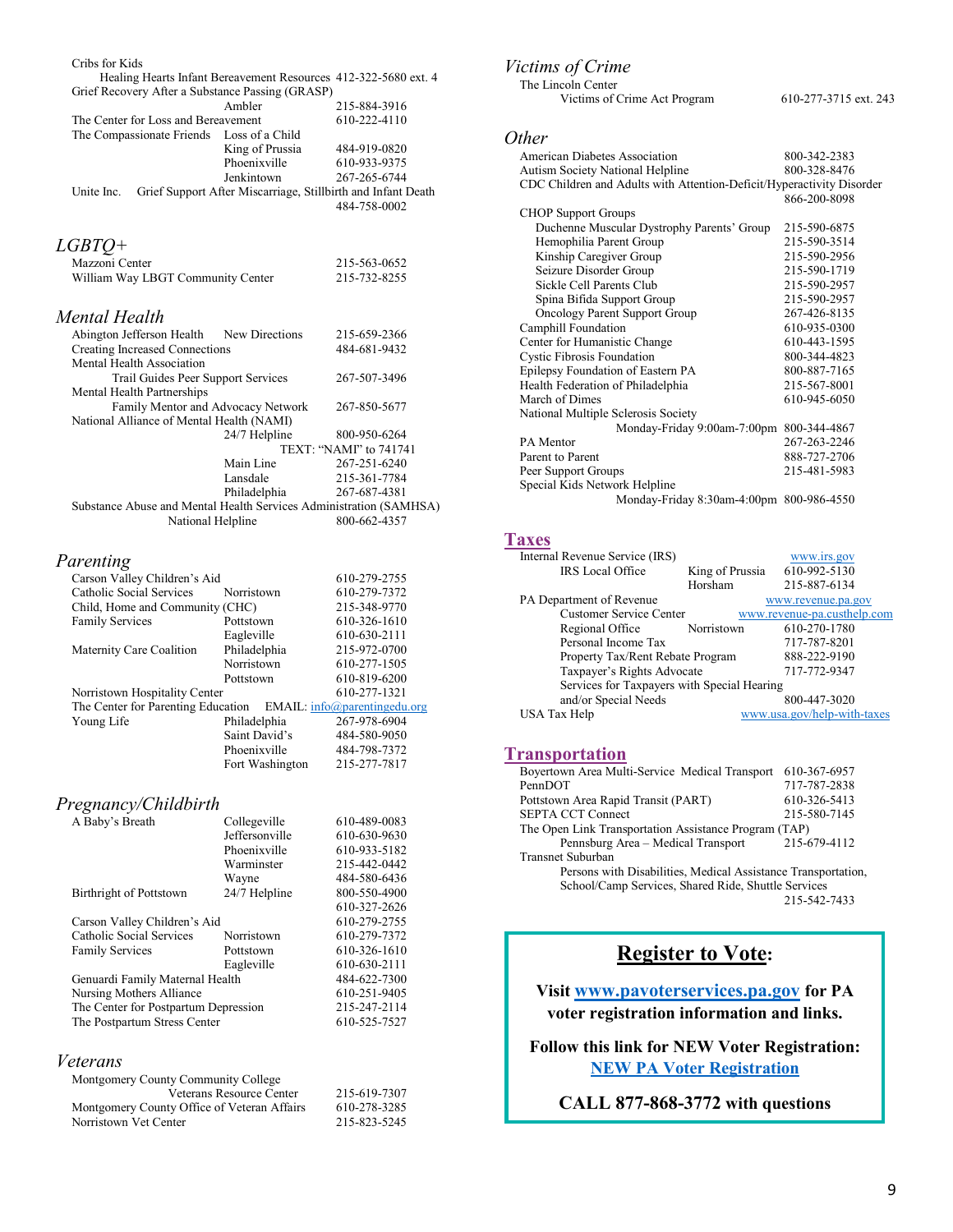

## **LOCATIONS**

610-278-5145 610-970-5040 215-784-5415

Norristown Pottstown Willow Grove

1430 DeKalb Street 364 King Street Eastern Courthouse Annex Norristown, PA 19404 **Pottstown, PA 19464** 102 York Road, Suite 401

## **CHILDREN AND ADULT HEALTH**

Vaccinations for children and adults, including flu, for those with no insurance covering vaccinations and for Vaccines for Children (VFC) eligible clients. Tuberculosis Testing and Treatment – Sexually Transmitted Disease Screening and Treatment - HIV/AIDS Testing and Counseling – Healthy Homes Program.

## **FAMILY SUPPORT HOME VISITING PROGRAM**

The Maternal-Child Health Home Visiting Program is free for pregnant women, new mothers, new fathers, and their babies. A public health nurse will visit the family in the home, help with health care needs and discuss how mom, dad and baby are doing. The public health nurse can assist parents and children with a variety of needs including, but not limited to infant care, parenting tips, breastfeeding tips, home safety tips, smoking cessation, family planning, immunizations, education, and more.

## **HEALTH PROMOTION AND EDUCATION**

Montgomery County Office of Public Health offers a variety of programs that are FREE for worksites, schools, senior centers and Montgomery County residents. Staff can host a display table at your community's health fair to distribute literature and answer questions. Program topics include: *Chronic Disease • Communicable Disease • Environmental Health • Healthy Lifestyles • Immunizations • Injury Prevention • Nutrition • Opiate Epidemic • Physical Activity*

To request a health educator program, call (610) 278-5117 ext. 6771 or fill out the on-line request form at: **<https://www.montcopa.org/EducationalPrograms>**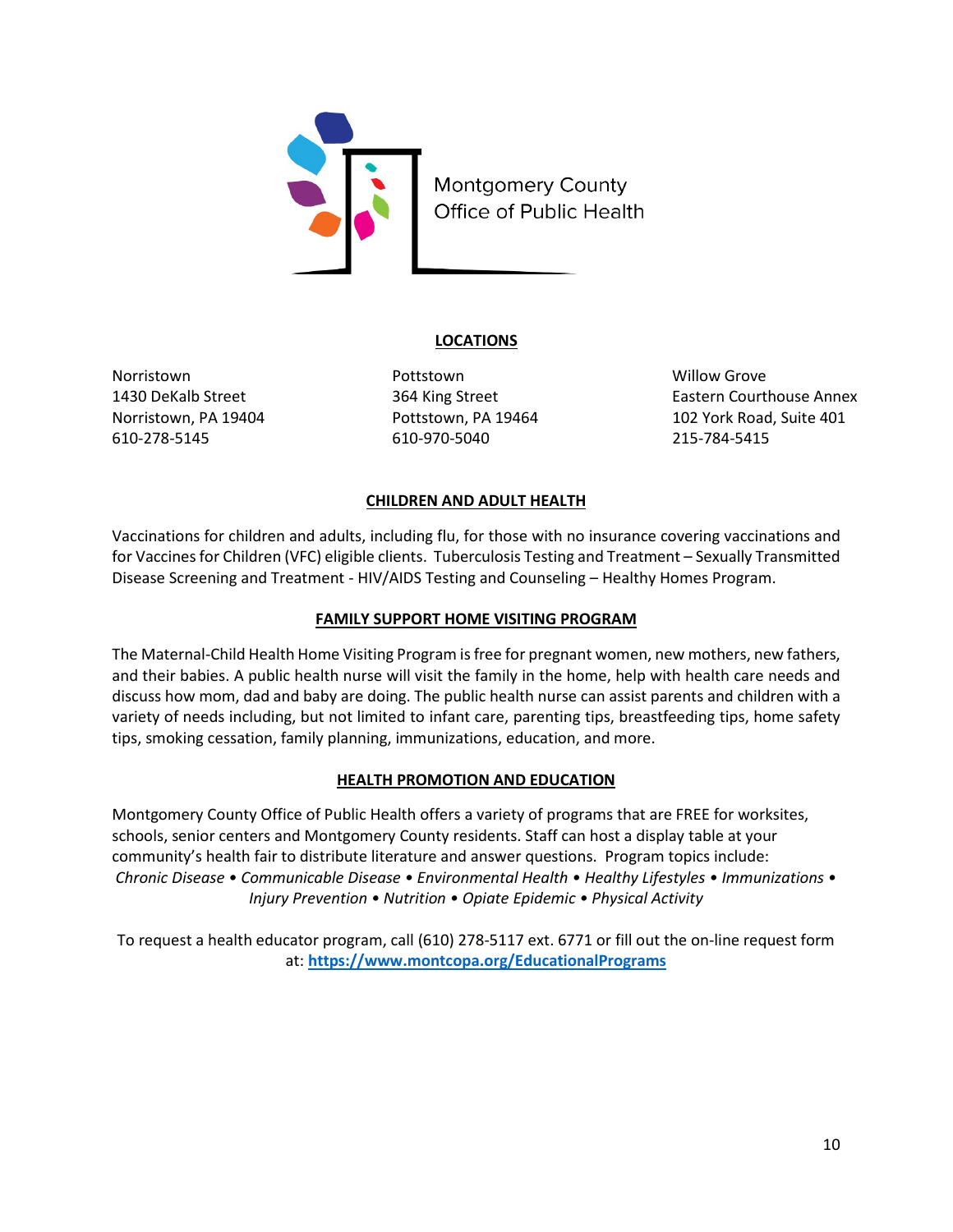## **Toll-Free Helplines for Pennsylvania Families**

| 1-800-422-4453                         | Childhelp: 24-Hour National Crisis Intervention Hotline to offer<br>support, information and referrals for preventing child abuse                                                                         |
|----------------------------------------|-----------------------------------------------------------------------------------------------------------------------------------------------------------------------------------------------------------|
| 1-800-986-2229                         | Healthy Baby Line: Information on finding a doctor, getting health<br>care coverage, immunizations, tests for your baby, and breastfeeding                                                                |
| 1-855-427-2736                         | National Parent Helpline: 24-Hour Helpline for emotional support                                                                                                                                          |
| 1-866-243-2229                         | Shaken Baby Task Force: 24-Hour Crying Baby Helpline                                                                                                                                                      |
| 1-866-626-6847<br>or TEXT 855-999-3525 | MotherToBaby: Ask experts questions on medications and more<br>during pregnancy and breastfeeding                                                                                                         |
| 1-800-986-4550                         | Special Kids Network: Helpline for providers and parents of children<br>and youth with special healthcare needs access local services and<br>supports                                                     |
| 1-800-692-7288                         | PA Department of Education Early Intervention: The CONNECT<br>Helpline assists families in locating resources and providing<br>information regarding child development for children ages birth to<br>five |
| 1-800-753-8827                         | PA Department of Aging: Link to aging and disability resources                                                                                                                                            |
| 1-855-634-4673                         | Montgomery County's Mobile Crisis: Available 24/7, provides<br>immediate support for crisis situations and assistance with managing<br>recurring or future crises                                         |
| 1-800-642-3150                         | Laurel House: 24/7 Hotline, speak with a counselor about available<br>resources                                                                                                                           |
| 1-800-942-9467                         | PA Department of Health: WIC Hotline for information on nutrition<br>services, breastfeeding support, health care and social service referrals<br>and healthy foods                                       |
| 1-800-424-5323                         | EPA Lead Hotline: For general information, to order documents, and<br>for questions                                                                                                                       |
| 1-866-412-4755                         | PA Department of Health: Head Injury Program, information to help<br>individuals with a traumatic brain injury live independently                                                                         |
| 1-800-784-8669                         | PA Department of Health: PA Free Quit Line, information and help to<br>quitting tobacco                                                                                                                   |
| 1-800-662-4357                         | SAMHSA National Helpline: 24/7 Helpline for treatment referral and<br>information service for individuals and families facing mental and<br>substance use disorders                                       |
| Dial 2-1-1 or 1-866-964-7925           | Your Way Home Montgomery County: Housing crisis response<br>system for families and individuals experiencing homelessness or at<br>imminent risk of homelessness                                          |
| 1-800-232-4636                         | <b>CDC</b> Health Line                                                                                                                                                                                    |